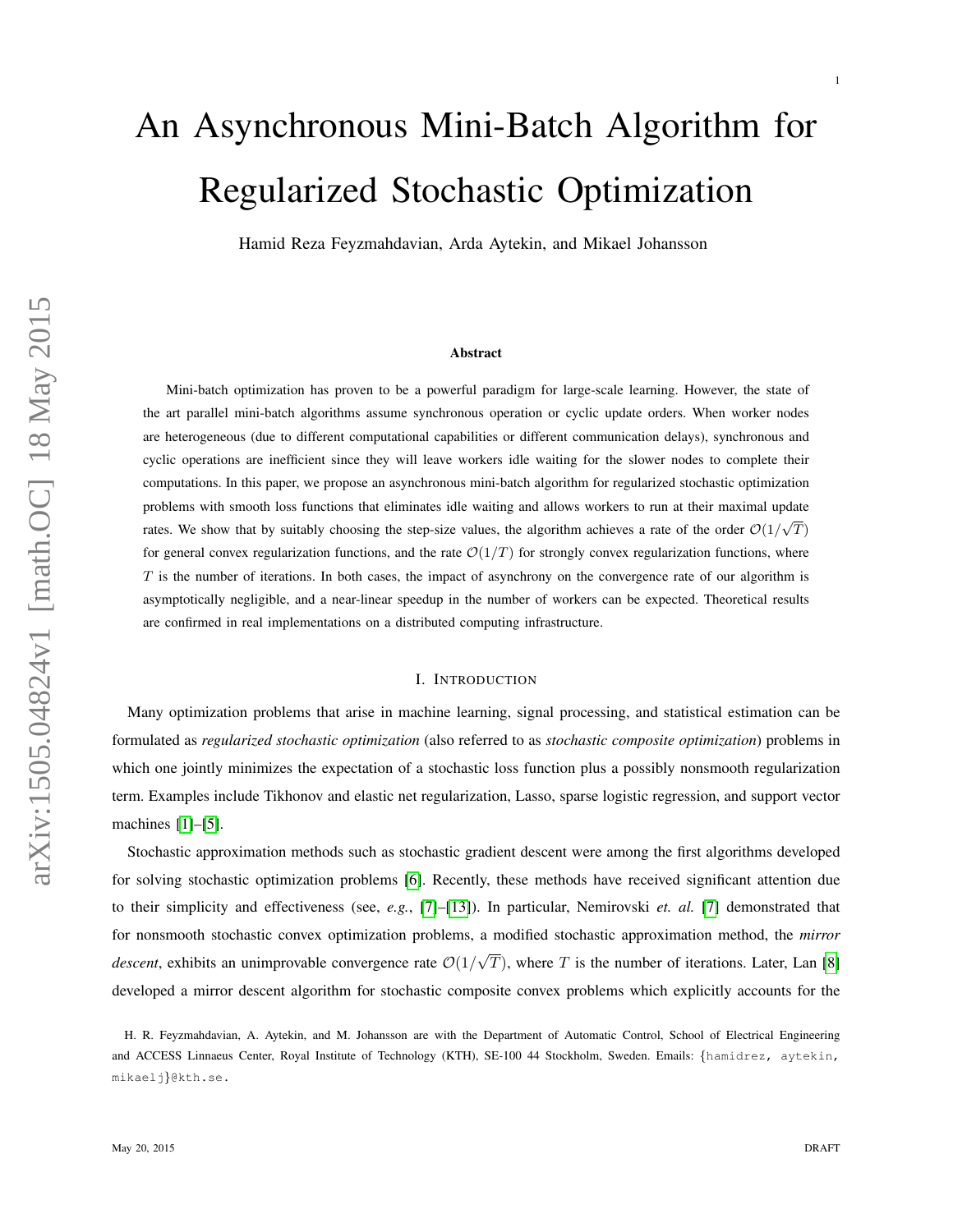smoothness of the loss function and achieves the optimal rate. A similar result for the dual averaging method was obtained by Xiao [\[9\]](#page-21-6).

The methods for solving stochastic optimization problems cited above are inherently *serial* in the sense that the gradient computations take place on a single processor which has access to the whole dataset. However, it happens more and more often that one single computer is unable to store and handle the amounts of data that we encounter in practical problems. This has caused a strong interest in developing *parallel* optimization algorithms which are able to split the data and distribute the computation across multiple processors or multiple computer clusters (see, *e.g.*, [\[14\]](#page-21-7)–[\[31\]](#page-22-0) and references therein).

One simple and popular stochastic approximation method is *mini-batching*, where iterates are updated based on the average gradient with respect to multiple data points rather than based on gradients evaluated at a single data at a time. Recently, Dekel *et. al.* [\[32\]](#page-22-1) proposed a parallel mini-batch algorithm for regularized stochastic optimization problems, in which multiple processors compute gradients in parallel using their own local data, and then aggregate the gradients up a spanning tree to obtain the averaged gradient. While this algorithm can achieve linear speedup in the number of processors, it has the drawback that the processors need to synchronize at each round and, hence, if one of them fails or is slower than the rest, then the entire algorithm runs at the pace of the slowest processor.

In this paper, we propose an *asynchronous* mini-batch algorithm for regularized stochastic optimization problems with smooth loss functions that eliminates the overhead associated with global synchronization. Our algorithm allows multiple processors to work at *different rates*, perform computations *independently* of each other, and update global decision variables using *out-of-date* gradients. A similar model of parallel asynchronous computation was applied to coordinate descent methods for deterministic optimization in [\[33\]](#page-22-2)–[\[35\]](#page-22-3) and mirror descent and dual averaging methods for stochastic optimization in [\[36\]](#page-22-4). In particular, Agarwal and Duchi [\[36\]](#page-22-4) have analyzed the convergence of asynchronous mini-batch algorithms for smooth stochastic convex problems, and interestingly shown that bounded delays do not degrade the asymptotic convergence. However, they only considered the case where the regularization term is the indicator function of a compact convex set.

We extend the results of [\[36\]](#page-22-4) to general regularization functions (like the  $l_1$  norm, often used to promote sparsity), and establish a sharper expected-value type of convergence rate than the one given in [\[36\]](#page-22-4). Specifically, we make the following contributions:

- (i) For general convex regularization functions, we show that when the constraint set is closed and convex (but not necessarily bounded), the running average of the iterates generated by our algorithm with constant step-sizes converges at rate  $\mathcal{O}(1/T)$  to a ball around the optimum. We derive an explicit expression that quantifies how the convergence rate and the residual error depends on loss function properties and algorithm parameters such as the constant step-size, the batch size, and the maximum delay bound  $\tau_{\text{max}}$ .
- (ii) For general convex regularization functions and compact constraint sets, we prove that the running average of the iterates produced by our algorithm with a time-varying step-size converges to the true optimum (without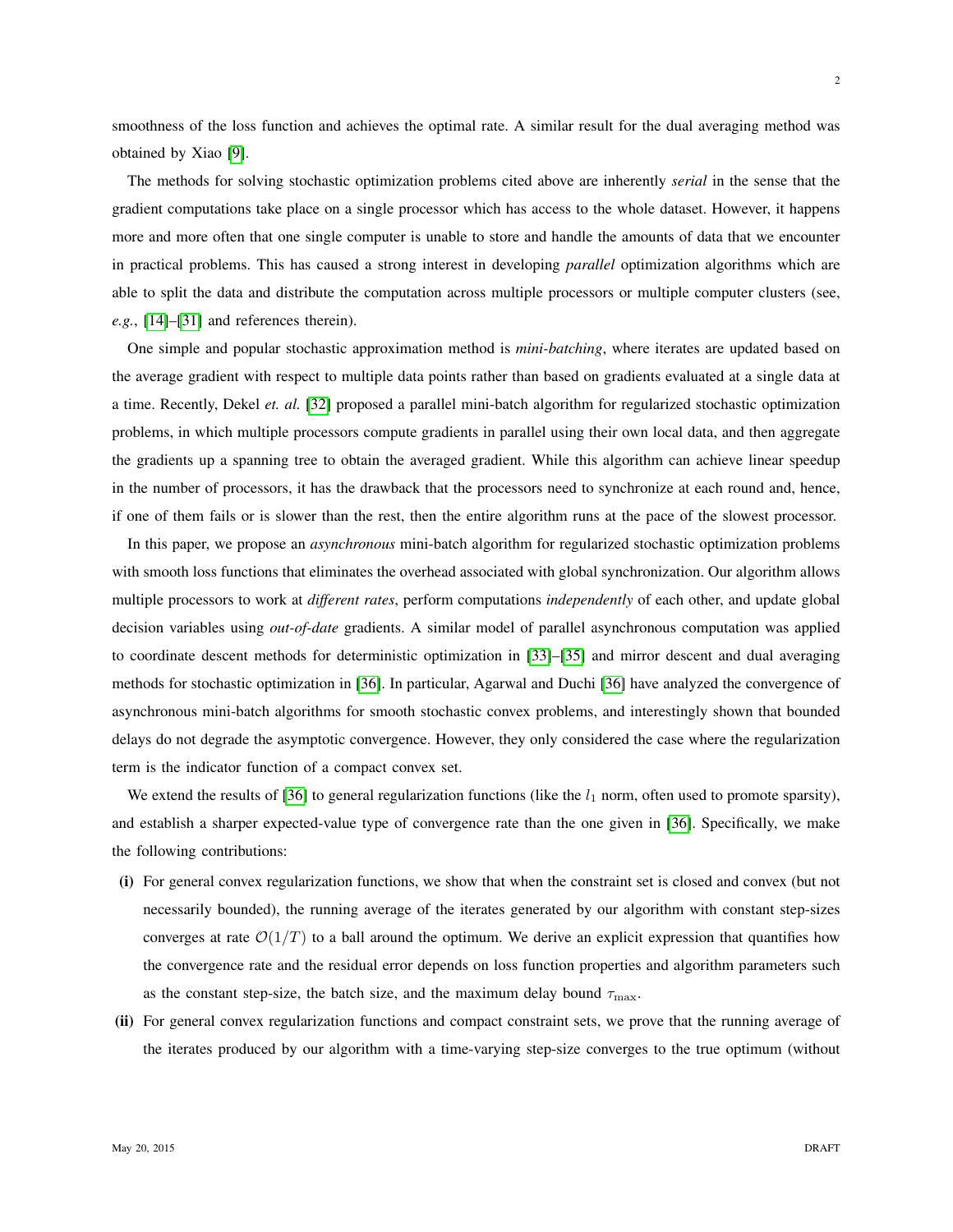residual error) at rate

$$
\mathcal{O}\left(\frac{(\tau_{\max}+1)^2}{T} + \frac{1}{\sqrt{T}}\right).
$$

This result improves upon the previously known rate

$$
\mathcal{O}\left(\frac{\tau_{\max}^2\log T}{T} + \frac{\tau_{\max}+1}{T} + \frac{1}{\sqrt{T}}\right)
$$

for delayed stochastic mirror descent methods with time-varying step-sizes given in [\[36\]](#page-22-4). In this case, our algorithm enjoys near-linear speedup as long as the number of processors is  $\mathcal{O}(T^{1/4})$ .

(iii) When the regularization function is strongly convex and the constraint set is closed and convex, we establish that the iterates converge at rate

$$
\mathcal{O}\left(\frac{(\tau_{\max}+1)^4}{T^2}+\frac{1}{T}\right).
$$

If the number of processors is of the order of  $\mathcal{O}(T^{1/4})$ , this rate is  $\mathcal{O}(1/T)$  asymptotically in T, which is the best known rate for strongly convex stochastic optimization problems in a serial setting.

The remainder of the paper is organized as follows. In Section [II,](#page-2-0) we introduce the notation and review some preliminaries that are essential for the development of the results in this paper. In Section [III,](#page-3-0) we formulate the problem and discuss our assumptions. The proposed asynchronous mini-batch algorithm and its main theoretical results are presented in Section [IV.](#page-5-0) Computational experience is reported in Section [V](#page-11-0) while Section [VI](#page-12-0) concludes the paper.

# II. NOTATION AND PRELIMINARIES

# <span id="page-2-0"></span>*A. Notation*

We let  $\mathbb N$  and  $\mathbb N_0$  denote the set of natural numbers and the set of natural numbers including zero, respectively. The inner product of two vectors  $x, y \in \mathbb{R}^n$  is denoted by  $\langle x, y \rangle$ . We assume that  $\mathbb{R}^n$  is endowed with a norm  $\|\cdot\|$ , and use  $\|\cdot\|_*$  to represent the corresponding dual norm, defined by

$$
||y||_* = \sup_{||x|| \le 1} \langle x, y \rangle.
$$

# *B. Preliminaries*

Next, we review the key definitions and results necessary for developing the main results of this paper. We start with the definition of a *Bregman distance function*, also referred to as a *prox-function*.

*Definition 1:* A function  $\omega$  :  $X \to \mathbb{R}$  is called a distance generating function with modulus  $\mu_\omega > 0$  with respect *to norm*  $\|\cdot\|$ , if  $\omega$  is continuously differentiable and  $\mu_{\omega}$ -strongly convex with respect to  $\|\cdot\|$  over the set  $X \subseteq \mathbb{R}^n$ . *That is, for all*  $x, y \in X$ *,* 

$$
\omega(y) \ge \omega(x) + \langle \nabla \omega(x), y - x \rangle + \frac{\mu_{\omega}}{2} \|y - x\|^2.
$$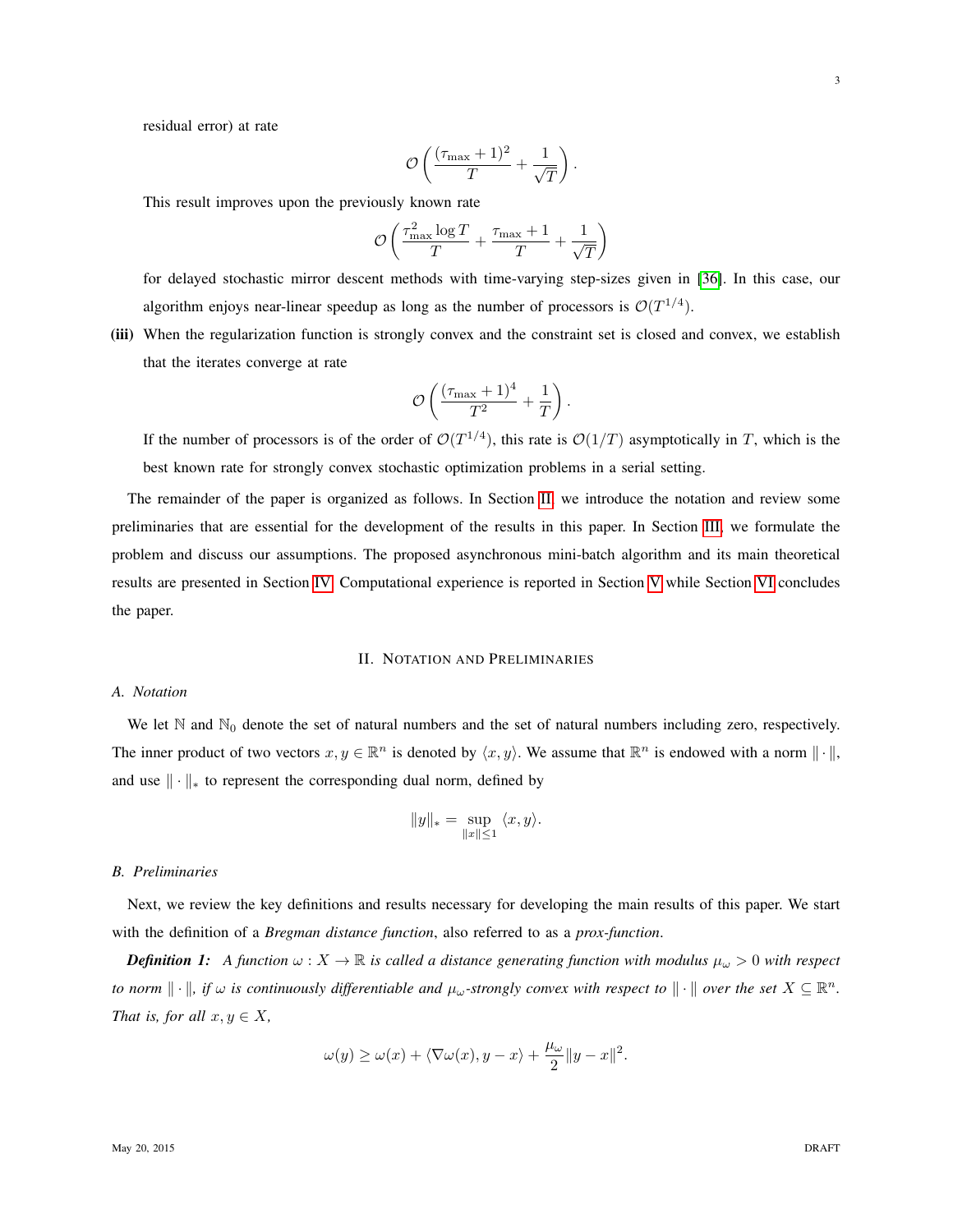*Every distance generating function introduces a corresponding Bregman distance function*

$$
D_{\omega}(x, y) := \omega(y) - \omega(x) - \langle \nabla \omega(x), y - x \rangle.
$$

For example, choosing  $\omega(x) = \frac{1}{2} ||x||_2^2$ , which is 1-strongly convex with respect to the  $l_2$ -norm over any convex set X, would result in  $D_{\omega}(x, y) = \frac{1}{2} ||x - y||_2^2$ . Another common example of distance generating functions is the entropy function

$$
\omega(x) = \sum_{i=1}^{n} x_i \log x_i,
$$

which is 1-strongly convex with respect to the  $l_1$ -norm over the standard simplex

$$
\Delta := \left\{ x \in \mathbb{R}^n \; \bigg| \; \sum_{i=1}^n x_i = 1, \; x \ge 0 \right\},\,
$$

and its associated Bregman distance function is

$$
D_{\omega}(x, y) = \sum_{i=1}^{n} y_i \log \frac{y_i}{x_i}.
$$

The main motivation to use a generalized distance generating function, instead of the usual Euclidean distance function, is to design optimization algorithms that can take advantage of the geometry of the feasible set (see, *e.g.*, [\[7\]](#page-21-3), [\[37\]](#page-22-5)–[\[39\]](#page-22-6)).

<span id="page-3-2"></span>*Remark 1:* The strong convexity of the distance generating function  $\omega$  always ensures that

$$
D_{\omega}(x,y) \ge \frac{\mu_{\omega}}{2} \|y - x\|^2, \quad \forall x, y \in X,
$$

and  $D_{\omega}(x, y) = 0$  if and only if  $x = y$ .

*Remark 2:* Throughout the paper, there is no loss of generality to assume that  $\mu_\omega = 1$ . Indeed, if  $\mu_\omega \neq 1$ , we can choose the scaled function  $\overline{\omega}(x) = \frac{1}{\mu_{\omega}} \omega(x)$ , which has modulus  $\overline{\mu}_{\omega} = 1$ , to generate the Bregman distance function.

The following definition introduces *subgradients* of proper convex functions.

*Definition 2:* For a convex function  $\Psi : \mathbb{R}^n \to \mathbb{R} \cup \{+\infty\}$ , a vector  $s \in \mathbb{R}^n$  is called a subgradient of  $\Psi$  at  $x \in \mathbb{R}^n$  *if* 

$$
\Psi(y) \ge \Psi(x) + \langle s, y - x \rangle, \quad \forall y \in \mathbb{R}^n.
$$

<span id="page-3-0"></span>*The set of all subgradients of*  $\Psi$  *at* x *is called the subdifferential of*  $\Psi$  *at* x, and is denoted by  $\partial \Psi(x)$ .

## <span id="page-3-1"></span>III. PROBLEM SETUP

We consider stochastic convex optimization problems of the form

$$
\underset{x}{\text{minimize}} \ \phi(x) := \mathbb{E}_{\xi} \big[ F(x, \xi) \big] + \Psi(x). \tag{1}
$$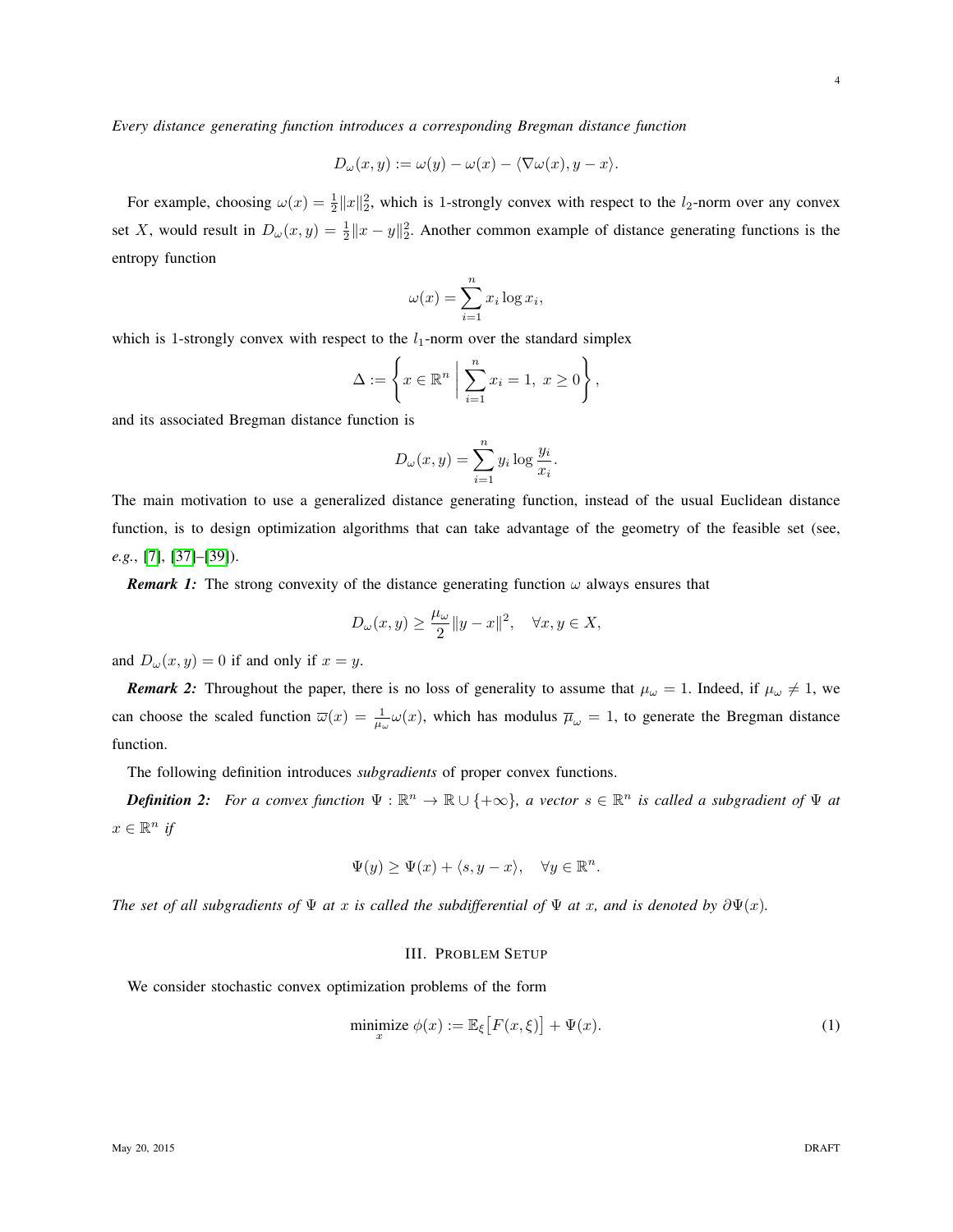Here,  $x \in \mathbb{R}^n$  is the decision variable,  $\xi$  is a random vector whose probability distribution  $\mathcal P$  is supported on a set  $\Xi \subseteq \mathbb{R}^m$ ,  $F(\cdot,\xi)$  is convex and differentiable for each  $\xi \in \Xi$ , and  $\Psi(x)$  is a proper convex function that may be nonsmooth and extended real-valued. Let us define

<span id="page-4-0"></span>
$$
f(x) := \mathbb{E}_{\xi} \left[ F(x, \xi) \right] = \int_{\Xi} F(x, \xi) d\mathcal{P}(\xi). \tag{2}
$$

Note that the expectation function f is convex, differentiable, and  $\nabla f(x) = \mathbb{E}_{\xi} [\nabla_x F(x, \xi)]$  [\[40\]](#page-22-7). We use  $X^*$  to denote the set of optimal solutions of Problem [\(1\)](#page-3-1) and  $\phi^*$  to denote the corresponding optimal value.

A difficulty when solving optimization problem [\(1\)](#page-3-1) is that the distribution  $\mathcal P$  is often unknown, so the expectation [\(2\)](#page-4-0) cannot be computed. This situation occurs frequently in data-driven applications such as machine learning. To support these applications, we do not assume knowledge of f (or of  $P$ ), only access to a stochastic oracle. Each time the oracle is queried with an  $x \in \mathbb{R}^n$ , it generates an independent and identically distributed (i.i.d.) sample  $\xi$ from  $P$  and returns  $\nabla_x F(x,\xi)$ .

We also impose the following assumptions on Problem [\(1\)](#page-3-1).

Assumption 1 (Existence of a minimum): The optimal set  $X^*$  is nonempty.

<span id="page-4-1"></span>*Assumption 2 (Lipschitz continuity of F):* For each  $\xi \in \Xi$ , the function  $F(\cdot,\xi)$  has Lipschitz continuous gradient with constant L. That is, for all  $y, z \in \mathbb{R}^n$ ,

<span id="page-4-2"></span>
$$
\|\nabla_x F(y,\xi) - \nabla_x F(z,\xi)\|_* \le L\|y - z\|.
$$

<span id="page-4-4"></span>Note that under Assumption [2,](#page-4-1)  $\nabla f(x)$  is also Lipschitz continuous with the same constant L [\[9\]](#page-21-6). **Assumption 3 (***Bounded gradient variance*): There exists a constant  $\sigma \geq 0$  such that

$$
\mathbb{E}_{\xi}\left[\|\nabla_x F(x,\xi)-\nabla f(x)\|_{*}^{2}\right] \leq \sigma^2, \quad \forall x \in \mathbb{R}^n.
$$

<span id="page-4-3"></span>*Assumption 4 (Closed effective domain of* Ψ*):* The function Ψ is simple and lower semi-continuous, and its effective domain, dom  $\Psi = \{x \in \mathbb{R}^n \mid \Psi(x) < +\infty\}$ , is closed.

Possible choices of  $\Psi$  include:

- *Unconstrained smooth minimization*:  $\Psi(x) = 0$ .
- *Constrained smooth minimization*:  $\Psi$  is the indicator function of a non-empty closed convex set  $C \subseteq \mathbb{R}^n$ , *i.e.*,

$$
\Psi(x) = I_C(x) := \begin{cases} 0, & \text{if } x \in C, \\ +\infty, & \text{otherwise.} \end{cases}
$$

- $l_1$ -regularized minimization:  $\Psi(x) = \lambda ||x||_1$  with  $\lambda > 0$ .
- *Constrained*  $l_1$ -*regularized minimization*: In this case,  $\Psi(x) = \lambda ||x||_1 + I_C(x)$  with  $\lambda > 0$ .

Several practical problems in machine learning, statistical applications, and signal processing satisfy Assump-tions [1](#page-4-2)[–4](#page-4-3) (see, *e.g.*, [\[2\]](#page-21-8)–[\[4\]](#page-21-9)). One such example is  $l_1$ -regularized logistic regression for sparse binary classification. We are then given a large number of observations

$$
\{\xi_j=(a_j,b_j)\mid a_j\in\mathbb{R}^n,\;b_j\in\{-1,+1\},\;j=1,\ldots,m\},\;
$$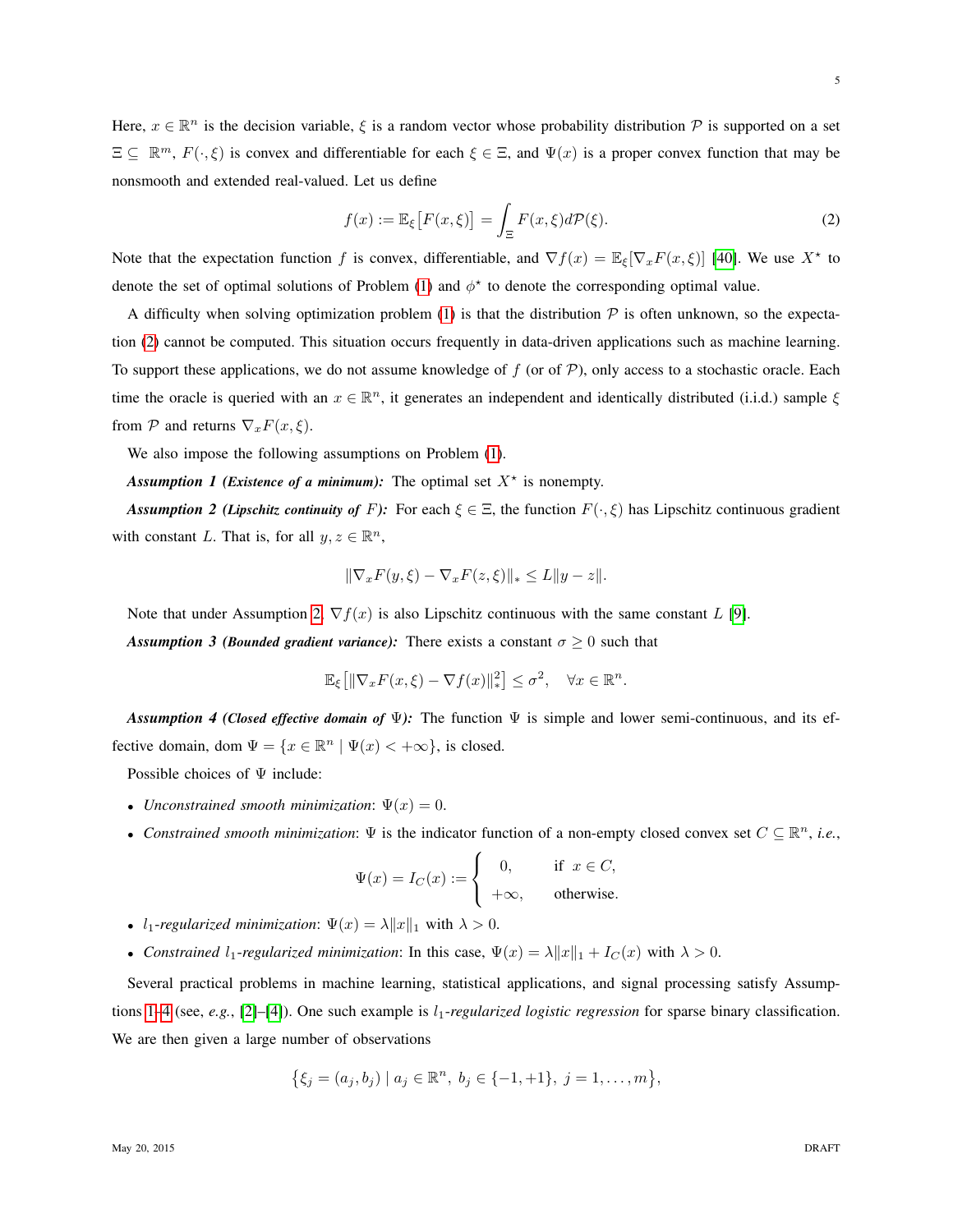drawn i.i.d. from an unknown distribution  $P$ , and want to solve the minimization problem [\(1\)](#page-3-1) with

$$
F(x,\xi) = \log(1 + \exp(-b\langle a,x \rangle)),
$$

and  $\Psi(x) = \lambda ||x||_1$ . The role of  $l_1$  regularization is to produce sparse solutions.

One approach for solving Problem [\(1\)](#page-3-1) is the *serial mini-batch method* based on the mirror descent scheme [\[32\]](#page-22-1). Given a point  $x \in$  dom  $\Psi$ , a single processor updates the decision variable x by sampling b i.i.d. random variables  $\xi_1, \ldots, \xi_b$  from P, computing the averaged stochastic gradient

$$
g_{\text{ave}} = \frac{1}{b} \sum_{i=1}^{b} \nabla_x F(x, \xi_i),
$$

and performing the composite mirror descent update

$$
x \leftarrow \underset{z}{\text{argmin}} \bigg\{ \big\langle g_{\text{ave}}, z \big\rangle + \Psi(z) + \frac{1}{\gamma} D_{\omega}(x, z) \bigg\},\
$$

where  $\gamma$  is a positive step-size parameter. Under Assumptions [1](#page-4-2)[–4](#page-4-3) and choosing an appropriate step-size, this algorithm is guaranteed to converge to the optimum [\[32,](#page-22-1) Theorem 9]. However, in many emerging applications, such as large-scale machine learning and statistics, the size of dataset is so huge that it cannot fit on one machine. Hence, we need optimization algorithms that can be conveniently and efficiently executed in parallel on multiple processors.

## IV. AN ASYNCHRONOUS MINI-BATCH ALGORITHM

<span id="page-5-0"></span>In this section, we will present an *asynchronous* mini-batch algorithm that exploits multiple processors to solve Problem [\(1\)](#page-3-1). We characterize the iteration complexity and the convergence rate of the proposed algorithm, and show that these compare favourably with the state of the art.

## *A. Description of Algorithm*

We assume  $p$  processors have access to a shared memory for the decision variable  $x$ . The processors may have different capabilities (in terms of processing power and access to data) and are able to update x without the need for coordination or synchronization. Conceptually, the algorithm lets each processor run its own stochastic composite mirror descent process, repeating the following steps:

- 1) Read x from the shared memory and load it into the local storage location  $\hat{x}$ ;
- 2) Sample b i.i.d random variables  $\xi_1, \ldots, \xi_b$  from the distribution  $\mathcal{P}$ ;
- 3) Compute the averaged stochastic gradient vector

$$
\widehat{g}_{\text{ave}} = \frac{1}{b} \sum_{i=1}^{b} \nabla_x F(\widehat{x}, \xi_i);
$$

4) Update current  $x$  in the shared memory via

$$
x \leftarrow \underset{z}{\text{argmin}} \bigg\{ \big\langle \widehat{g}_{\text{ave}}, z \big\rangle + \Psi(z) + \frac{1}{\gamma} D_{\omega}(x,z) \bigg\}.
$$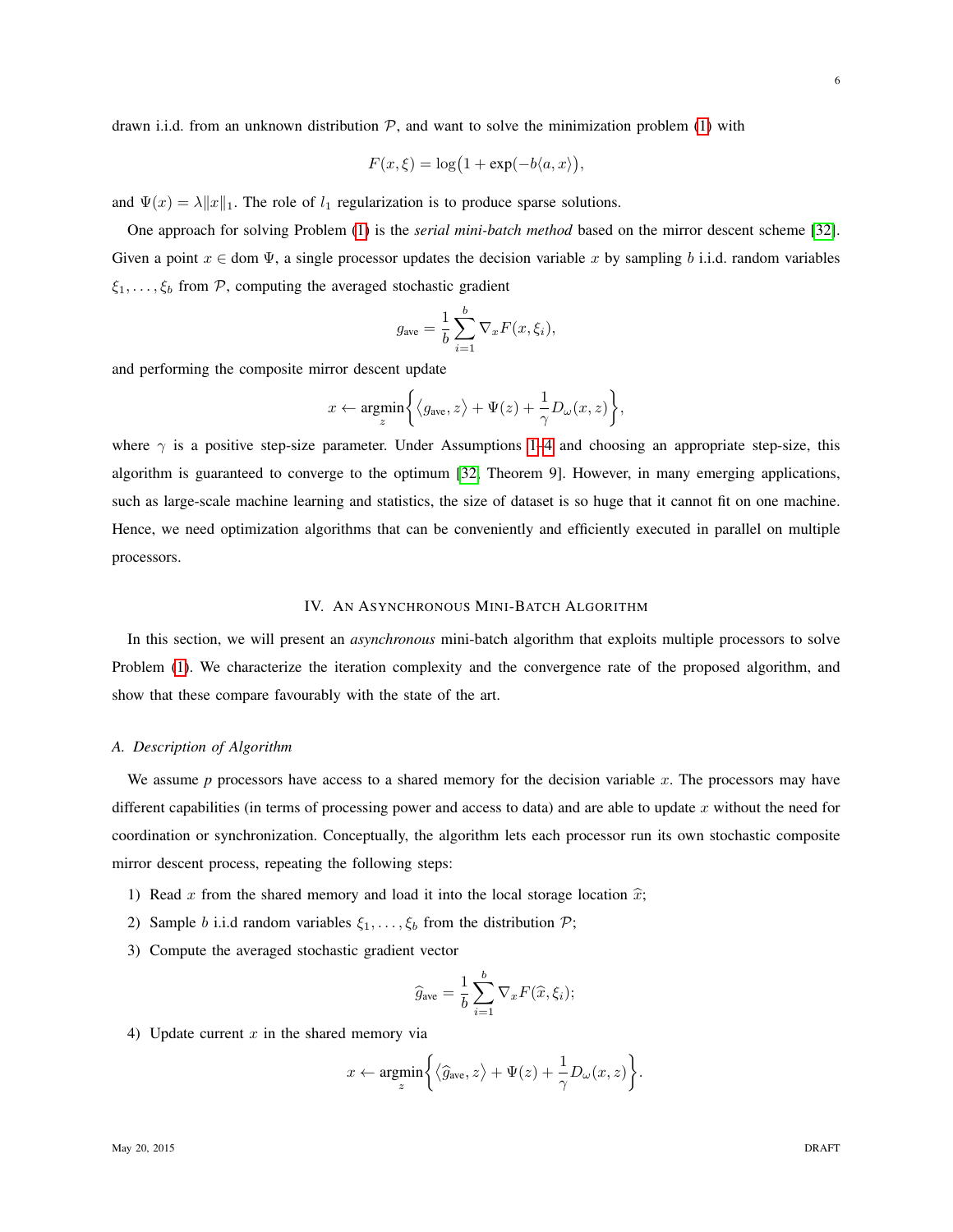The algorithm can be implemented in many ways as depicted in Figure [1.](#page-6-0) One way is to consider the  $p$  processors as peers that each execute the four-step algorithm independently of each other and only share the global memory for storing x. In this case, each processor reads the decision vector twice in each round: once in the first step (before evaluating the averaged gradient), and once in the last step (before carrying out the minimization). To ensure correctness, Step 4 must be an atomic operation, where the executing processor puts a write lock on the global memory until it has written back the result of the minimization (cf. Figure [1,](#page-6-0) left). The algorithm can also be executed in a master-worker setting. In this case, each of the worker nodes retrieves  $x$  from the master in Step 1 and returns the averaged gradient to the master in Step 3; the fourth step (carrying out the minimization) is executed by the master (cf. Figure [1,](#page-6-0) right)



<span id="page-6-0"></span>Fig. 1. Illustration of two conceptually different realizations of Algorithm [1:](#page-7-0) (1) a shared memory implementation (left); (2) a master-worker implementation (right). In the shared memory setting shown to the left, processor  $P_2$  reads  $x(2)$  from the shared memory and computes the averaged gradient vector  $g_{ave}(2) = \frac{1}{b} \sum_{i=1}^{b} \nabla_x F(x(2), \xi_i)$ . As the processors are being run without synchronization,  $x(3)$  and  $x(4)$  are written to the shared memory by other processors while  $P_2$  is evaluating  $g_{ave}(2)$ . The figure shows a snapshot of the algorithm at time instance  $k = 5$ , at which the shared memory is locked by  $P_2$  to read the current x, *i.e.*  $x(4)$ , to update it using the out-of-date gradient  $g_{ave}(2)$ , and write  $x(5)$  to the memory. In the master-worker setting illustrated to the right, workers evaluate averaged gradient vectors in parallel and send their computations to buffers on the master processor, which is the sole entity with access to the global memory. The master performs an update using (possibly) out-of-date gradients and passes the updated decision vector  $x$  back to the workers.

Independently of how we choose to implement the algorithm, processors may work at different rates: while one processor updates the decision vector (in the shared memory setting) or send its averaged gradient to the master (in the master-worker setting), the others are generally busy computing averaged gradient vectors. The processors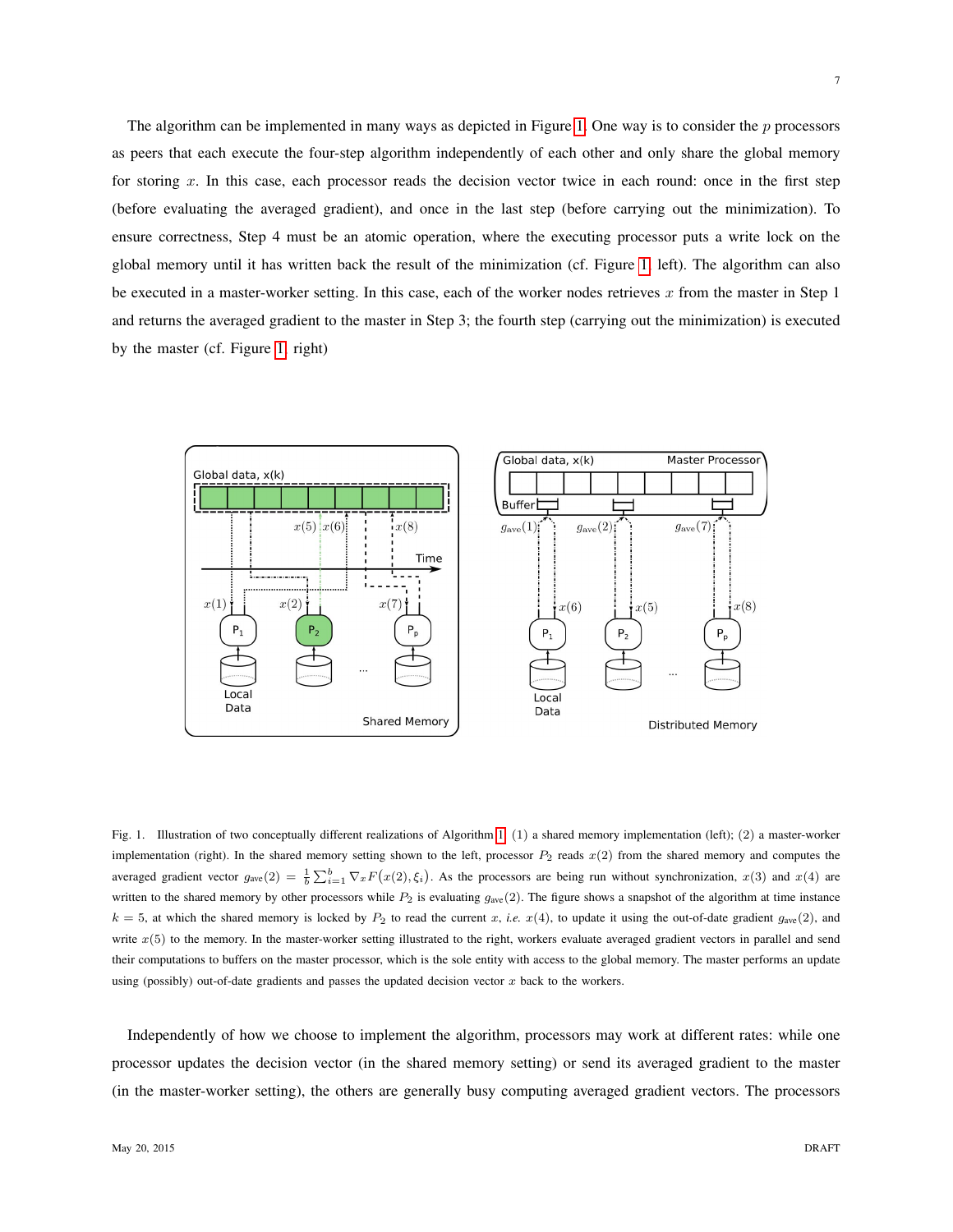#### <span id="page-7-0"></span>Algorithm 1 Asynchronous Mini-batch Algorithm (running on each processor)

- 1: **Inputs**: positive step-sizes  $\{\gamma(k)\}_{k \in \mathbb{N}_0}$ ; batch size  $b \in \mathbb{N}$ .
- 2: **Initialization:**  $x(0) \in \text{dom } \Psi$ ;  $k = 0$ .
- 3: repeat
- 4: receive inputs  $\xi_1, \ldots, \xi_b$  sampled i.i.d. from distribution  $\mathcal{P}$ ;

<span id="page-7-3"></span>
$$
g_{\text{ave}}(d(k)) \leftarrow \frac{1}{b} \sum_{i=1}^{b} \nabla_x F(x(d(k)), \xi_i);
$$
  
\n
$$
x(k+1) \leftarrow \underset{z}{\text{argmin}} \left\{ \langle g_{\text{ave}}(d(k)), z \rangle + \Psi(z) + \frac{1}{\gamma(k)} D_{\omega}(x(k), z) \right\}
$$
  
\n
$$
k \leftarrow k+1;
$$
\n(3)

#### 5: until termination test satisfied

that perform gradient evaluations do not need to be aware of updates to the decision vector, but can continue to operate on stale information about x. Therefore, unlike *synchronous* parallel mini-batch algorithms [\[32\]](#page-22-1), there is no need for processors to wait for each other to finish the gradient computations. Moreover, the value  $\hat{x}$  at which the average of gradients is evaluated by a processor may differ from the value of  $x$  to which the update is applied.

Algorithm [1](#page-7-0) describes the  $p$  asynchronous processes that run in parallel. To describe the progress of the overall optimization process, we introduce a counter k that is incremented each time x is updated. We let  $d(k)$  denote the time at which  $\hat{x}$  used to compute the averaged gradient involved in the update of  $x(k)$  was read from the shared memory. It is clear that  $0 \le d(k) \le k$  for all  $k \in \mathbb{N}_0$ . The value

$$
\tau(k) := k - d(k)
$$

can be viewed as the delay between reading and updating for processors and captures the staleness of the information used to compute the average of gradients for the *k*-th update. We assume that the delay is not too long, *i.e.*, there is a nonnegative integer  $\tau_{\text{max}}$  such that

$$
0 \le \tau(k) \le \tau_{\max}.
$$

The value of  $\tau_{\text{max}}$  is an indicator of the asynchronism in the algorithm and in the execution platform. In practice,  $\tau_{\rm max}$  will depend on the number of parallel processors used in the algorithm [\[33\]](#page-22-2)–[\[35\]](#page-22-3). Note that the cyclic-delay mini-batch algorithm [\[36\]](#page-22-4), in which the processors are ordered and each updates the decision variable under a fixed schedule, is a special case of Algorithm [1](#page-7-0) where  $d(k) = k - p + 1$ , or, equivalently,  $\tau(k) = p - 1$  for all k.

## *B. Convergence Rate for General Convex Regularization*

<span id="page-7-1"></span>The following theorem establishes convergence properties of Algorithm [1](#page-7-0) when a constant step-size is used. *Theorem 1: Let Assumptions [1–](#page-4-2)[4](#page-4-3) hold. Assume also that for all*  $k \in \mathbb{N}_0$ ,

<span id="page-7-2"></span>
$$
\gamma(k) = \gamma \in \left(0, \frac{1}{L(\tau_{\text{max}} + 1)^2}\right). \tag{4}
$$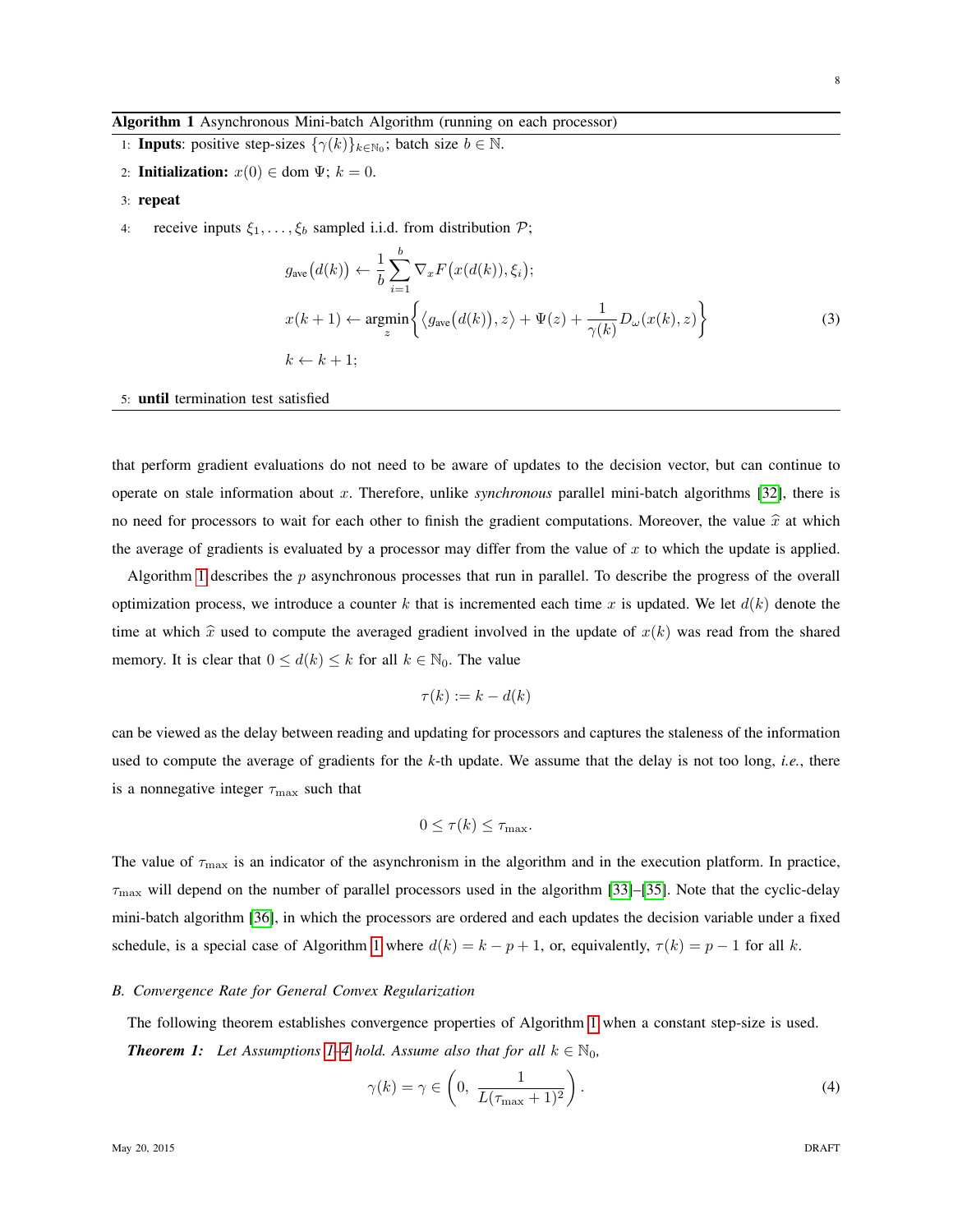*Then, for every*  $T \in \mathbb{N}$  *and any optimizer*  $x^*$  *of* [\(1\)](#page-3-1)*, we have* 

$$
\mathbb{E}[\phi(x_{\text{ave}}(T))] - \phi^* \leq \frac{D_\omega(x(0), x^*)}{\gamma T} + \frac{\gamma c \sigma^2}{2b(1 - \gamma L(\tau_{\text{max}} + 1)^2)},
$$

*where*  $x_{ave}(T)$  *is the Cesáro average of the iterates, i.e.,* 

$$
x_{\text{ave}}(T) := \frac{1}{T} \sum_{k=1}^{T} x(k).
$$

*Furthermore,* b is the batch size, the expectation is taken with respect to all random variables  $\{\xi_i(k) \mid i =$  $1, \ldots, b, k = 0, \ldots, T-1$ *}, and*  $c \in [1, b]$  *is given by* 

$$
c = \left\{ \begin{array}{ll} 1, & \mbox{if } \|\cdot\|_* = \|\cdot\|_2, \\[10pt] 2\max_{\|x\|\leq 1} \omega(x), & \mbox{otherwise}. \end{array} \right.
$$

*Proof:* See Appendix [A.](#page-17-0)

Theorem [1](#page-7-1) demonstrates that for any constant step-size  $\gamma$  satisfying [\(4\)](#page-7-2), the running average of iterates generated by Algorithm [1](#page-7-0) will converge in expectation to a ball around the optimum at a rate of  $\mathcal{O}(1/T)$ . The convergence rate and the residual error depend on the choice of  $\gamma$ : decreasing  $\gamma$  reduces the residual error, but it also results in a slower convergence. We now describe a possible strategy for selecting the constant step-size. Let  $T_{\epsilon}$  be the total number of iterations necessary to achieve  $\epsilon$ -optimal solution to Problem [\(1\)](#page-3-1), that is,  $\mathbb{E}[\phi(x_{\text{ave}}(T))] - \phi^* \leq \epsilon$  when  $T \geq T_{\epsilon}$ . If we pick

$$
\gamma = \frac{\epsilon}{L\epsilon(\tau_{\text{max}} + 1)^2 + c\sigma^2/b},\tag{5}
$$

it follows from Theorem [1](#page-7-1) that the corresponding  $x_{ave}(T)$  satisfies

$$
\mathbb{E}\big[\phi\big(x_{\text{ave}}(T)\big)\big] - \phi^{\star} \le \frac{\epsilon_0}{T}\left(L(\tau_{\text{max}} + 1)^2 + \frac{c\sigma^2}{b\epsilon}\right) + \frac{\epsilon}{2},
$$

where  $\epsilon_0 = D_\omega(x(0), x^*)$ . This inequality tells us that if the first term on the right-hand side is less than  $\epsilon/2$ , *i.e.*, if

$$
T \geq T_{\epsilon} := 2\epsilon_0 \left( \frac{L(\tau_{\max} + 1)^2}{\epsilon} + \frac{c\sigma^2}{b\epsilon^2} \right),
$$

then  $\mathbb{E}[\phi(x_{\text{ave}}(T))] - \phi^* \leq \epsilon$ . Hence, the iteration complexity of Algorithm [1](#page-7-0) with the step-size choice [\(5\)](#page-8-0) is given by

<span id="page-8-1"></span>
$$
\mathcal{O}\left(\frac{L(\tau_{\text{max}}+1)^2}{\epsilon} + \frac{c\sigma^2}{b\epsilon^2}\right). \tag{6}
$$

As long as the maximum delay bound  $\tau_{\text{max}}$  is of the order  $1/\sqrt{\epsilon}$ , the first term in [\(6\)](#page-8-1) is asymptotically negligible, and hence the iteration complexity of Algorithm [1](#page-7-0) is asymptotically  $O(c\sigma^2/b\epsilon^2)$ , which is exactly the iteration complexity achieved by the mini-batch algorithm for solving stochastic convex optimization problems in a serial setting [\[32\]](#page-22-1). As discussed before,  $\tau_{\text{max}}$  is related to the number of processors used in the algorithm. Therefore, if the number of processors is of the order of  $\mathcal{O}(1/\sqrt{\epsilon})$ , parallelization does not appreciably degrade asymptotic convergence of Algorithm [1.](#page-7-0) Furthermore, as p processors are being run in parallel, updates occur roughly p times

<span id="page-8-0"></span>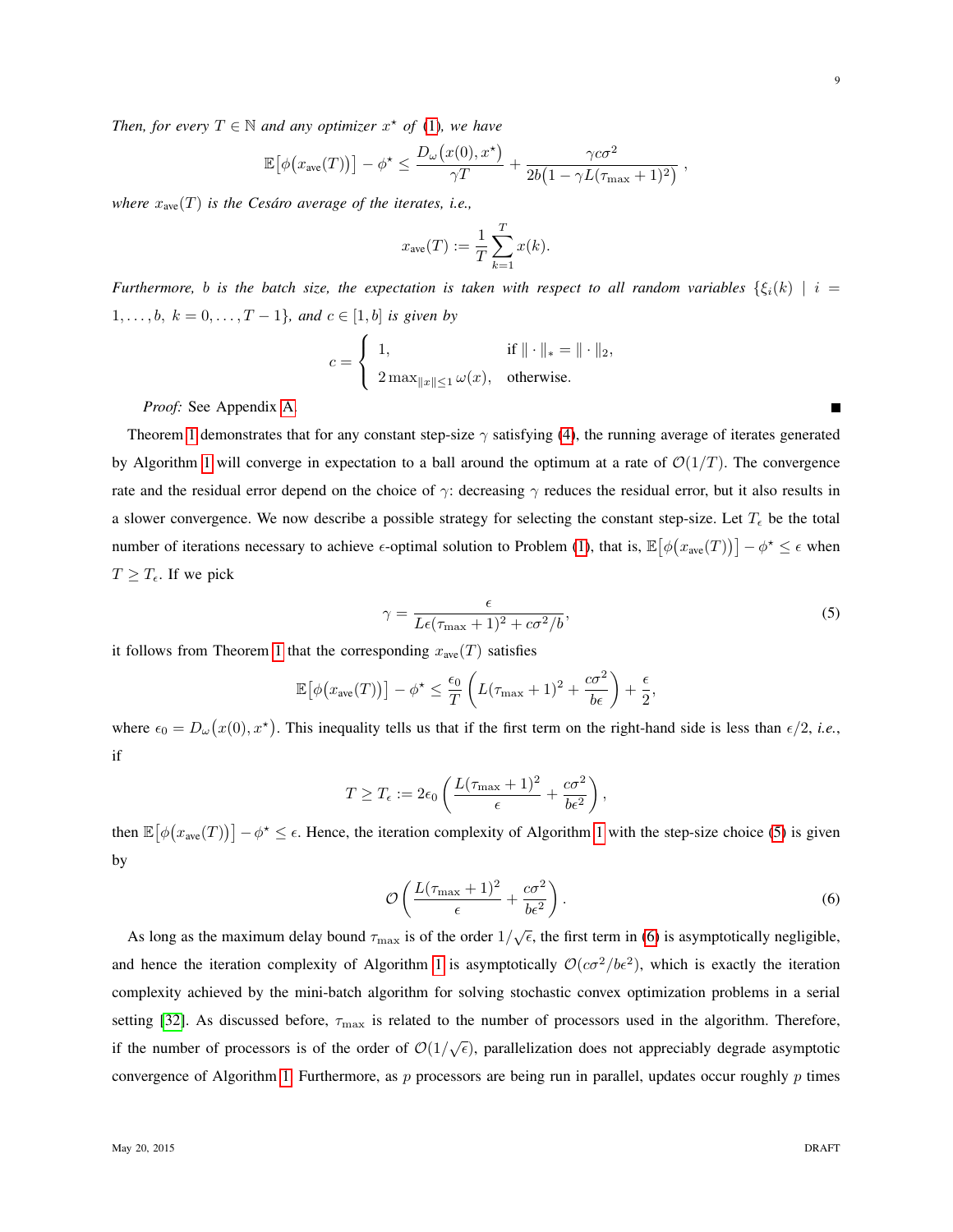as quickly and in time scaling as  $T/p$ , the processors may compute T averaged gradient vectors (instead of  $T/p$ vectors). This means that the near-linear speedup in the number of processors can be expected.

*Remark 3:* Another strategy for the selection of the constant step-size in Algorithm [1](#page-7-0) is to use  $\gamma$  that depends on the prior knowledge of the number of iterations to be performed. More precisely, assume that the number of iterations is fixed in advance, say equal to  $T_F$ . By choosing  $\gamma$  as

$$
\gamma = \frac{1}{L(\tau_{\max}+1)^2 + \alpha\sqrt{T_F}}
$$

,

for some  $\alpha > 0$ , it follows from Theorem [1](#page-7-1) that the running average of the iterates after  $T_F$  iterations satisfies

$$
\mathbb{E}\big[\phi\big(x_{\text{ave}}(T_F)\big)\big] - \phi^{\star} \leq \frac{L(\tau_{\text{max}} + 1)^2 D_{\omega}\big(x(0), x^{\star}\big)}{T_F} + \frac{1}{\sqrt{T_F}}\left(\alpha D_{\omega}\big(x(0), x^{\star}\big) + \frac{c\sigma^2}{2\alpha b}\right).
$$

It is easy to verify that the optimal choice of  $\alpha$ , which minimizes the second term on the right-hand-side of the above inequality, is

$$
\alpha^* = \frac{\sigma\sqrt{c}}{\sqrt{2bD_{\omega}(x(0), x^*)}}.
$$

With this choice of  $\alpha$ , we then have

$$
\mathbb{E}\big[\phi\big(x_{\text{ave}}(T_F)\big)\big] - \phi^{\star} \leq \frac{L(\tau_{\text{max}} + 1)^2 D_{\omega}\big(x(0), x^{\star}\big)}{T_F} + \frac{\sigma \sqrt{2c D_{\omega}\big(x(0), x^{\star}\big)}}{\sqrt{bT_F}}.
$$

In the case that  $\tau_{\text{max}} = 0$ , the preceding guaranteed bound reduces to the one obtained in [\[8,](#page-21-5) Theorem 1] for the serial stochastic mirror descent algorithm with constant step-sizes. Note that in order to implement Algorithm [1](#page-7-0) with the optimal constant step-size policy, we need to estimate an upper bound on  $D_\omega(x(0), x^*)$ , since  $D_\omega(x(0), x^*)$ is usually unknown.

The following theorem characterizes the convergence of Algorithm [1](#page-7-0) with a time-varying step-size sequence when dom  $\Psi$  is *bounded* in addition to being closed and convex.

<span id="page-9-0"></span>*Theorem 2: Suppose that Assumptions [1–](#page-4-2)[4](#page-4-3) hold. In addition, suppose that* dom  $\Psi$  *is compact and that*  $D_{\omega}(\cdot, \cdot)$ *is bounded on* dom Ψ*. Let*

$$
R^2 = \max_{x,y \in \text{dom }\Psi} D_{\omega}(x,y).
$$

*If*  $\{\gamma(k)\}_{k\in\mathbb{N}_0}$  *is set to*  $\gamma(k)^{-1} = L(\tau_{\max} + 1)^2 + \alpha(k)$  *with* 

$$
\alpha(k) = \frac{\sigma \sqrt{c} \sqrt{k+1}}{R \sqrt{b}},
$$

*then the Cesaro average of the iterates generated by Algorithm [1](#page-7-0) satisfies ´*

$$
\mathbb{E}[\phi(x_{\text{ave}}(T))] - \phi^* \le \frac{LR^2(\tau_{\text{max}} + 1)^2}{T} + \frac{2\sigma R\sqrt{c}}{\sqrt{bT}},
$$

*for all*  $T \in \mathbb{N}$ *.* 

*Proof:* See Appendix [B.](#page-18-0)

The time-varying step-size  $\gamma(k)$ , which ensures the convergence of the algorithm, consists of two terms: the time-varying term  $\eta(k)$  should control the errors from stochastic gradient information while the role of the constant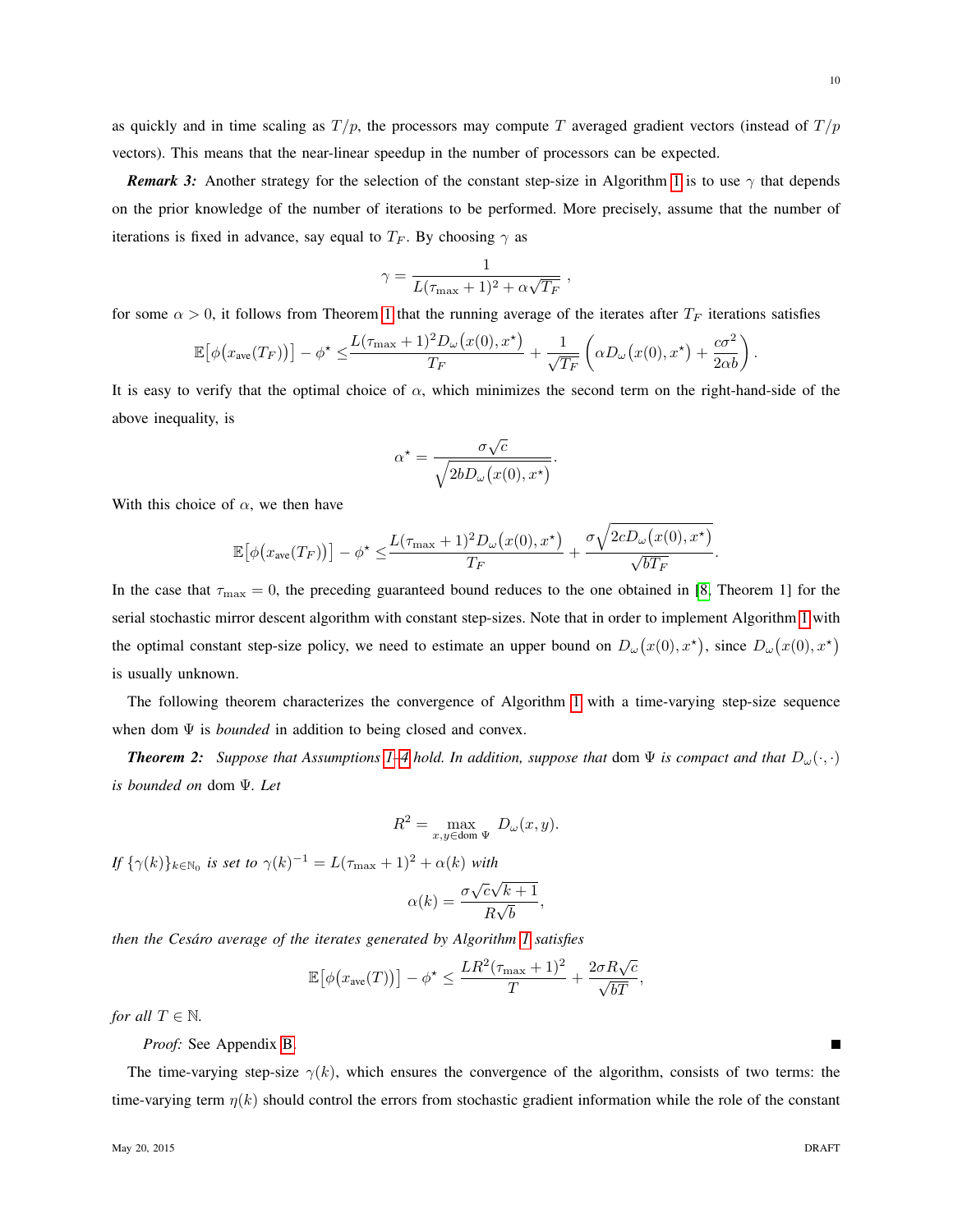term  $(L(\tau_{\text{max}}+1)^2)$  is to decrease the effects of asynchrony (bounded delays) on the convergence of the algorithm. According to Theorem [2,](#page-9-0) in the case that  $\tau_{\text{max}} = \mathcal{O}(T^{1/4})$ , the delay becomes increasingly harmless as the algorithm progresses and the expected function value evaluated at  $x_{\text{ave}}(T)$  converges asymptotically at a rate  $\mathcal{O}(1/2)$ √  $T$ ), which is known to be the best achievable rate of the mirror descent method for nonsmooth stochastic convex optimization problems [\[7\]](#page-21-3).

For the special case of the optimization problem [\(1\)](#page-3-1) where  $\Psi$  is restricted to be the indicator function of a compact convex set, Agarwal and Duchi [\[36,](#page-22-4) Theorem 2] showed that the convergence rate of the delayed stochastic mirror descent method with time-varying step-size is

$$
\mathcal{O}\left(\frac{LR^2 + RG\tau_{\text{max}}}{T} + \frac{\sigma R\sqrt{c}}{\sqrt{Tb}} + \frac{LR^2G^2\tau_{\text{max}}^2b\log T}{c\sigma^2T}\right),\,
$$

where G is the maximum bound on  $\sqrt{\mathbb{E}[\|\nabla_x F(x,\xi)\|^2_*]}$ . Comparing with this result, instead of a asymptotic penalty of the form  $\mathcal{O}(\tau_{\text{max}}^2 \log T/T)$  due to the delays, we have the penalty  $\mathcal{O}(\tau_{\text{max}}^2/T)$ , which is much smaller for large T. Therefore, not only do we extend the result of [\[36\]](#page-22-4) to general regularization functions, but we also obtain a sharper guaranteed convergence rate than the one presented in [\[36\]](#page-22-4).

## *C. Convergence Rate for Strongly Convex Regularization*

In this subsection, we restrict our attention to stochastic composite optimization problems with strongly convex regularization terms. Specifically, we assume that  $\Psi$  is  $\mu_{\Psi}$ -strongly convex with respect to  $\|\cdot\|$ , that is, for any  $x, y \in$  dom  $\Psi$ ,

$$
\Psi(y) \ge \Psi(x) + \langle s, y - x \rangle + \frac{\mu_{\Psi}}{2} \|y - x\|^2, \quad \forall s \in \partial \Psi(x).
$$

Examples of the strongly convex function  $\Psi$  include:

- $l_2$ -regularization:  $\Psi(x) = (\rho/2) ||x||_2^2$  with  $\rho > 0$ .
- *Elastic net regularization*:  $\Psi(x) = \lambda \|x\|_1 + (\rho/2) \|x\|_2^2$  with  $\lambda > 0$  and  $\rho > 0$ .

**Remark 4:** The strong convexity of  $\Psi$  implies that Problem [\(1\)](#page-3-1) has a unique minimizer  $x^*$  [\[41,](#page-22-8) Corollary 11.16]. In order to derive the convergence rate of Algorithm [1](#page-7-0) for solving [\(1\)](#page-3-1) with a strongly convex regularization term, we need to assume that the Bregman distance function  $D(x, y)$  used in the algorithm satisfies the next assumption.

<span id="page-10-0"></span>*Assumption 5 (Quadratic growth condition):* For all  $x, y \in$  dom  $\Psi$ , we have

$$
D_{\omega}(x, y) \le \frac{Q}{2} ||x - y||^2,
$$

with  $Q \geq \mu_{\omega}$ .

For example, if  $\omega(x) = \frac{1}{2} ||x||_2^2$ , then  $D_{\omega}(x, y) = \frac{1}{2} ||x - y||_2^2$  and  $Q = 1$ . Note that Assumption [5](#page-10-0) will automatically hold when the distance generating function  $\omega$  has Lipschitz continuous gradient with a constant Q [\[12\]](#page-21-10).

<span id="page-10-1"></span>The associated convergence result now reads as follows.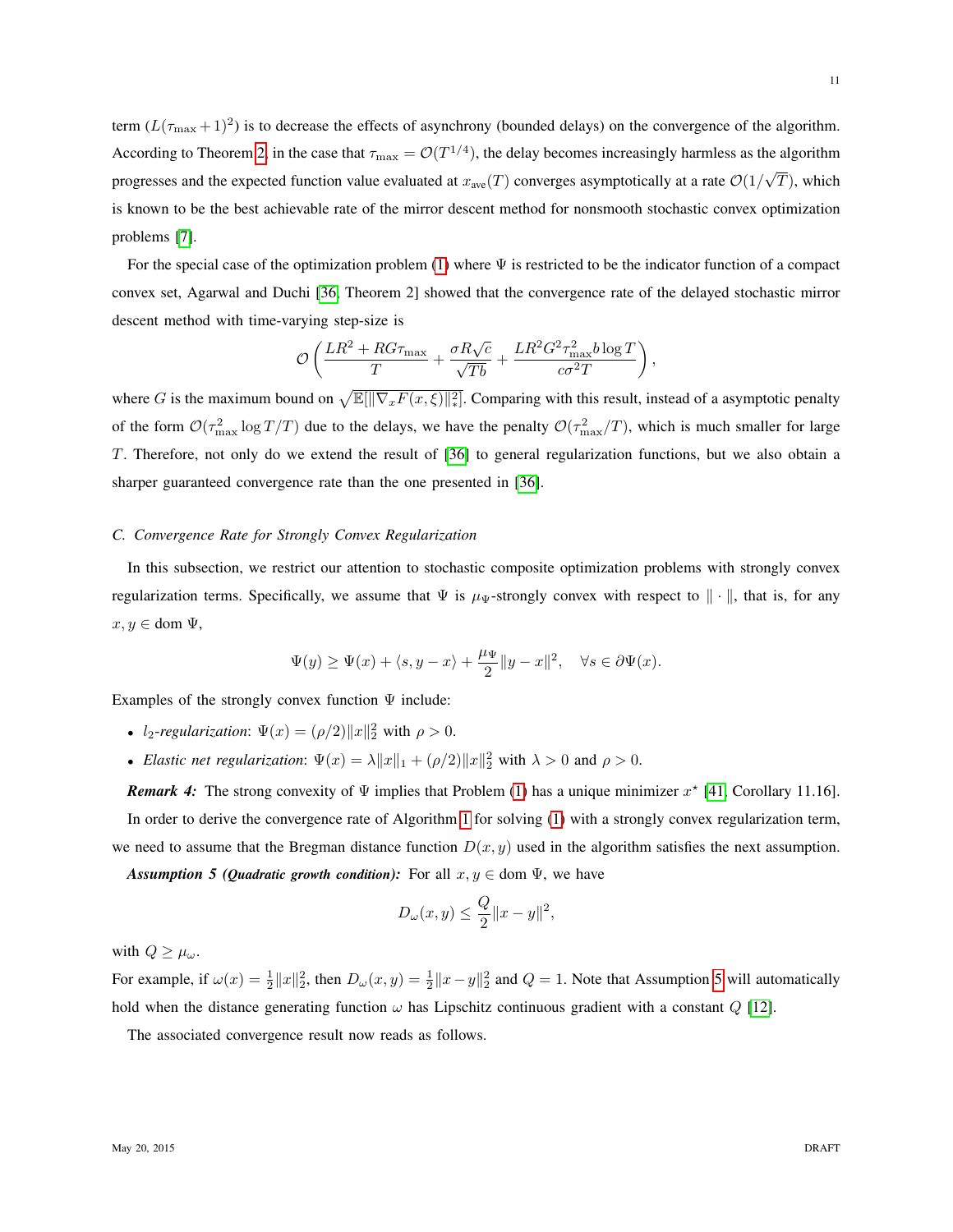*Theorem 3: Suppose that the regularization function*  $\Psi$  *is*  $\mu_{\Psi}$ -strongly convex and that Assumptions [2](#page-4-1)[–5](#page-10-0) hold. *If*  $\{\gamma(k)\}_{k\in\mathbb{N}_0}$  *is set to*  $\gamma(k)^{-1} = 2L(\tau_{\max} + 1)^2 + \beta(k)$  *with* 

$$
\beta(k) = \frac{\mu_{\Psi}}{3Q} (k + \tau_{\max} + 1),
$$

*then the iterates produced by Algorithm [1](#page-7-0) satisfies*

$$
\mathbb{E}\big[\|x(T)-x^\star\|^2\big] \le \frac{2\left(\frac{6LQ}{\mu_\Psi}+1\right)^2(\tau_{\max}+1)^4}{(T+1)^2}D_\omega\big(x(0),x^\star\big)+\frac{18c\sigma^2Q^2}{b\mu_\Psi^2(T+1)},
$$

*for all*  $T \in \mathbb{N}$ *.* 

*Proof:* See Appendix [C.](#page-19-0)

An interesting point regarding Theorem [3](#page-10-1) is that for solving stochastic composite optimization problems with strongly convex regularization functions, the maximum delay bound  $\tau_{\rm max}$  can be as large as  $\mathcal{O}(T^{1/4})$  without affecting the asymptotic convergence rate of Algorithm [1.](#page-7-0) In this case, our asynchronous mini-batch algorithm converges asymptotically at a rate of  $\mathcal{O}(1/T)$ , which matches the best known rate achievable in a serial setting.

## V. EXPERIMENTAL RESULTS

<span id="page-11-0"></span>We have developed a complete master-worker implementation of our algorithm in C/++ using the Massage Passing Interface libraries (OpenMPI). Although we argued in Section [IV](#page-5-0) that Algorithm [1](#page-7-0) can be implemented using atomic operations on shared-memory computing architectures, we have chosen the MPI implementation due to its flexibility in scaling the problem to distributed-memory environments.

We evaluated our algorithm on a document classification problem using the text categorization dataset  $r \text{cyl}$  [\[42\]](#page-22-9). This dataset consists of  $m \approx 800000$  documents, with  $n \approx 50000$  unique stemmed tokens spanning 103 topics. Out of these topics, we decided to classify sports-related documents. To this end, we trained a sparse (binary) classifier by solving the following  $l_1$ -regularized logistic regression problem

$$
\begin{aligned}\n\min_{x} \text{size} & \qquad \mathbb{E}_{\{(a_i, b_i)\}} \left[ \log \left( 1 + \exp \left( -b_i \langle a_i, x \rangle \right) \right) \right] + \lambda \|x\|_1 \\
\text{subject to} & \qquad \|x\|_2 \leq R.\n\end{aligned}
$$

Here,  $a_i \in \mathbb{R}^n$  is the sparse vector of token weights assigned to each document, and  $b_i \in \{-1, 1\}$  indicates whether a selected document is sports-related, or not ( $b_i$  is 1 if the document is about sport,  $-1$  otherwise). To evaluate scalability, we used both the training and test sets available when solving the optimization problem. We implemented Algorithm [1](#page-7-0) with time-varying step-sizes, and used a batch size of 1000 documents. The regularization parameter was set to  $\lambda = 0.01$ , and the algorithm was run until a fixed tolerance  $\epsilon$  was met.

Figure [2](#page-12-1) presents the achieved relative speedup of the algorithm with respect to the number of workers used. The relative speedup of the algorithm on p processors is defined as  $S(p) = t_1/t_p$ , where  $t_1$  and  $t_p$  are the time it takes to run the corresponding algorithm (to  $\epsilon$ -accuracy) on 1 and p processing units, respectively. We observe a near-linear relative speedup, consistent with our theoretical results. The timings are averaged over 10 Monte Carlo runs.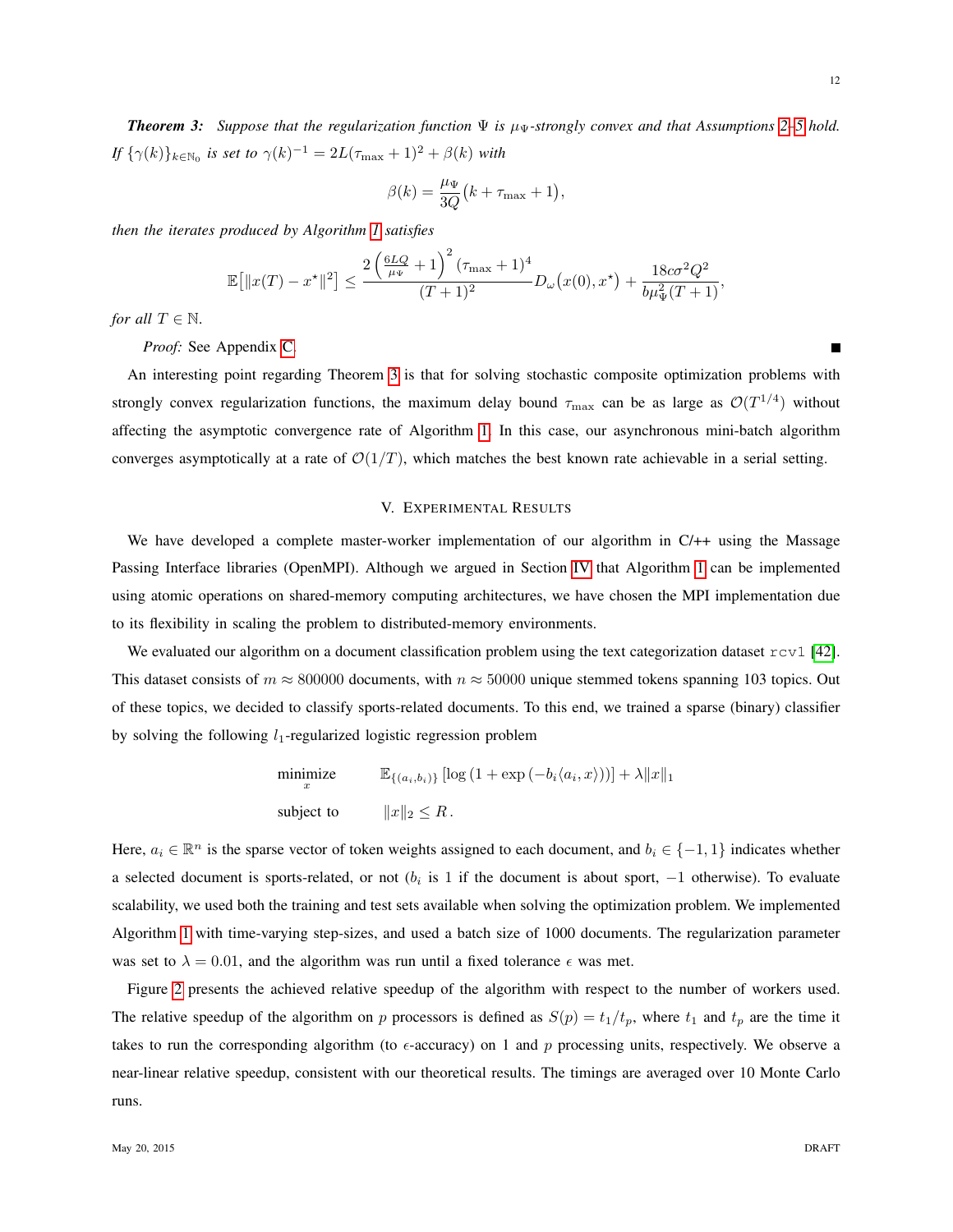

<span id="page-12-1"></span>Fig. 2. Speedup of Algorithm [1](#page-7-0) with respect to the number of workers.

## VI. CONCLUSIONS

<span id="page-12-0"></span>We have proposed an asynchronous mini-batch algorithm that exploits multiple processors to solve regularized stochastic optimization problems with smooth loss functions. We have established that for closed and convex constraint sets, the iteration complexity of the algorithm with constant step-sizes is asymptotically  $O(1/\epsilon^2)$ . For compact constraint sets, we have proved that the running average of the iterates generated by our algorithm with time-varying step-size converges to the optimum at a rate  $\mathcal{O}(1)$ √  $T$ ). When the regularization function is strongly convex and the constraint set is closed and convex, the algorithm achieves the rate of the order  $\mathcal{O}(1/T)$ . We have shown that the penalty in convergence rate of the algorithm due to asynchrony is asymptotically negligible and a near-linear speedup in the number of processors can be expected. Our computational experience confirmed the theory.

## APPENDIX

In this section, we prove the main results of the paper, namely, Theorems [1](#page-7-1)[–3.](#page-10-1) We first state three key lemmas which are instrumental in our argument.

<span id="page-12-2"></span>The following result establishes an important recursion for the iterates generated by Algorithm [1.](#page-7-0) *Lemma [1](#page-7-0):* Suppose Assumptions [1–](#page-4-2)[4](#page-4-3) hold. Then, the iterates  $\{x(k)\}_{k\in\mathbb{N}_0}$  generated by Algorithm 1 satisfy

$$
\phi(x(k+1)) - \phi^* + \frac{1}{\gamma(k)} D_{\omega}(x(k+1), x^*) \le \frac{1}{2\eta(k)} ||e(d(k))||_*^2 \n+ \langle e(d(k)), x(k) - x^* \rangle + \frac{1}{\gamma(k)} D_{\omega}(x(k), x^*) \n+ \frac{L(\tau_{\text{max}} + 1)}{2} \sum_{j=0}^{\tau_{\text{max}}} ||x(k - j) - x(k - j + 1)||^2 \n- \frac{1}{2} \left( \frac{1}{\gamma(k)} - \eta(k) \right) ||x(k + 1) - x(k)||^2 \n- \frac{\mu_{\Psi}}{2} ||x(k + 1) - x^*||^2,
$$
\n(7)

<span id="page-12-3"></span>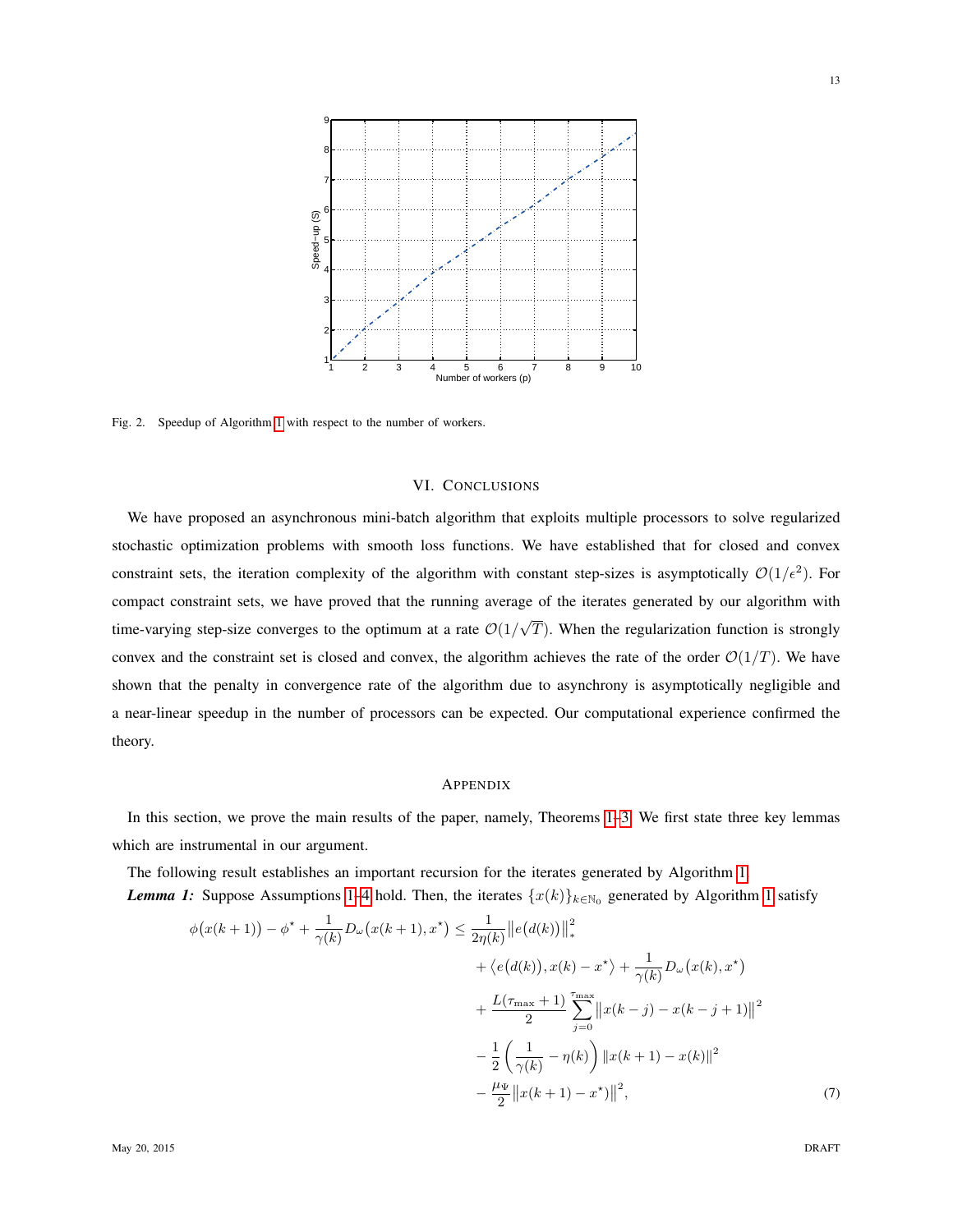where  $x^* \in X^*$ ,  $\{\eta(k)\}\$ is a sequence of strictly positive numbers, and  $e(k) := \nabla f(x(k)) - g_{ave}(k)$  is the error in the gradient estimate.

*Proof:* We start with the first-order optimality condition for the point  $x(k+1)$  in the minimization problem [\(3\)](#page-7-3): there exists subgradient  $s(k + 1) \in \partial \Psi(x(k + 1))$  such that for all  $z \in \text{dom } \Psi$ , we have

$$
\left\langle g_{\rm ave}\big(d(k)\big)+s(k+1)+\frac{1}{\gamma(k)}\nabla_{(2)}D_\omega\big(x(k),x(k+1)\big),z-x(k+1)\right\rangle\geq 0,
$$

where  $\nabla_{(2)}D_{\omega}(\cdot,\cdot)$  denotes the partial derivative of the Bregman distance function with respect to the second variable. Plugging the following equality

<span id="page-13-0"></span>
$$
\nabla_{(2)}D_{\omega}(x(k),x(k+1)) = \nabla \omega(x(k+1)) - \nabla \omega(x(k)),
$$

into the previous inequality and re-arranging terms gives

$$
\frac{1}{\gamma(k)} \left\langle \nabla \omega(x(k)) - \nabla \omega(x(k+1)), z - x(k+1) \right\rangle \leq \left\langle g_{\text{ave}}(d(k)) + s(k+1), z - x(k+1) \right\rangle
$$

$$
= \left\langle g_{\text{ave}}(d(k)), z - x(k+1) \right\rangle
$$

$$
+ \left\langle s(k+1), z - x(k+1) \right\rangle
$$

$$
\leq \left\langle g_{\text{ave}}(d(k)), z - x(k+1) \right\rangle
$$

$$
+ \Psi(z) - \Psi(x(k+1)) - \frac{\mu_{\Psi}}{2} ||z - x(k+1)||^2, \tag{8}
$$

where the last inequality used

$$
\Psi(z) \ge \Psi(x(k+1)) + \langle s(k+1), z - x(k+1) \rangle + \frac{\mu_{\Psi}}{2} ||z - x(k+1)||^2,
$$

by the (strong) convexity of Ψ. We now use the following well-known *three point identity* of the Bregman distance function [\[43\]](#page-22-10) to rewrite the left-hand side of [\(8\)](#page-13-0):

$$
\langle \nabla \omega(a) - \nabla \omega(b), c - b \rangle = D_{\omega}(a, b) - D_{\omega}(a, c) + D_{\omega}(b, c).
$$

From this relation, with  $a = x(k)$ ,  $b = x(k + 1)$ , and  $c = z$ , we have

$$
\left\langle \nabla \omega(x(k)) - \nabla \omega(x(k+1)), z - x(k+1) \right\rangle = D_{\omega}(x(k), x(k+1)) - D_{\omega}(x(k), z) + D_{\omega}(x(k+1), z).
$$

Substituting the preceding equality into [\(8\)](#page-13-0) and re-arranging terms result in

$$
\Psi(x(k+1)) - \Psi(z) + \frac{1}{\gamma(k)} D_{\omega} (x(k+1), z) \le \left\langle g_{\text{ave}}(d(k)), z - x(k+1) \right\rangle + \frac{1}{\gamma(k)} D_{\omega} (x(k), z) \n- \frac{1}{\gamma(k)} D_{\omega} (x(k), x(k+1)) - \frac{\mu_{\Psi}}{2} ||z - x(k+1)||^2.
$$

Since the distance generating function  $\omega(x)$  is 1-strongly convex, we have the lower bound

<span id="page-13-1"></span>
$$
D_{\omega}(x(k), x(k+1)) \ge \frac{1}{2} ||x(k+1) - x(k)||^2,
$$

which implies that

$$
\Psi(x(k+1)) - \Psi(z) + \frac{1}{\gamma(k)} D_{\omega}(x(k+1), z) \le \left\langle g_{\text{ave}}(d(k)), z - x(k+1) \right\rangle + \frac{1}{\gamma(k)} D_{\omega}(x(k), z) \n- \frac{1}{2\gamma(k)} ||x(k+1) - x(k)||^2 - \frac{\mu_{\Psi}}{2} ||z - x(k+1)||^2.
$$
\n(9)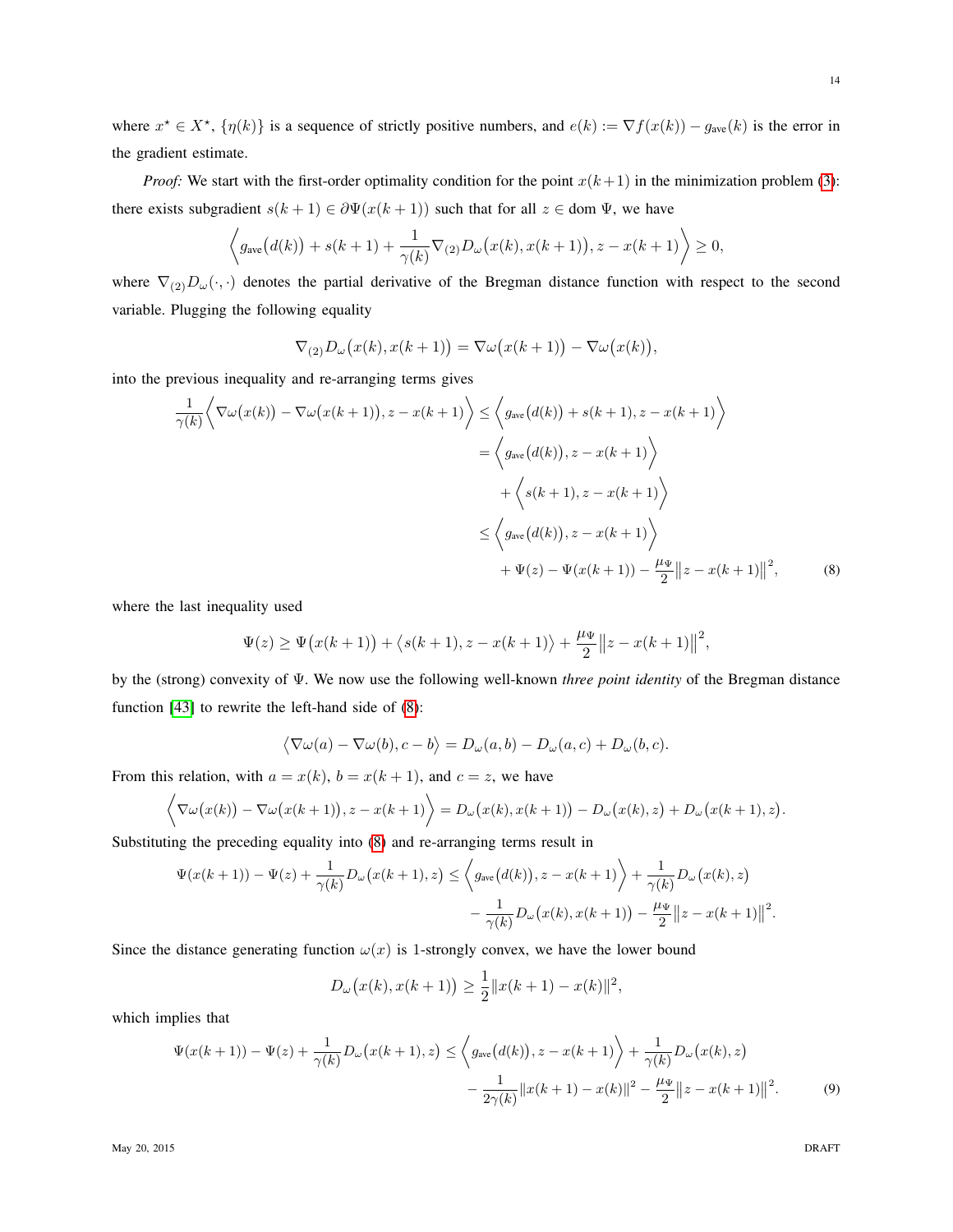The essential idea in the rest of the proof is to use convexity and smoothness of the expectation function  $f$  to bound  $f(x(k + 1) - f(z))$  for each  $z \in$  dom  $\Psi$  and each  $k \in \mathbb{N}_0$ . According to Assumption [2,](#page-4-1)  $\nabla F(x, \xi)$  and, hence,  $\nabla f(x)$  are Lipschitz continuous with the constant L. By using the L-Lipschitz continuity of  $\nabla f$  and then the convexity of  $f$ , we have

<span id="page-14-0"></span>
$$
f(x(k+1)) \le f(x(d(k))) + \langle \nabla f(x(d(k))), x(k+1) - x(d(k)) \rangle + \frac{L}{2} ||x(k+1) - x(d(k))||^2
$$
  

$$
\le f(z) + \langle \nabla f(x(d(k))), x(k+1) - z \rangle + \frac{L}{2} ||x(k+1) - x(d(k))||^2,
$$
 (10)

for any  $z \in$  dom  $\Psi$ . Combining inequalities [\(9\)](#page-13-1) and [\(10\)](#page-14-0), and recalling that  $\phi(x) = f(x) + \Psi(x)$ , we obtain

$$
\phi(x(k+1)) - \phi(z) + \frac{1}{\gamma(k)} D_{\omega}(x(k+1), z) \le \langle \nabla f(x(d(k))) - g_{\text{ave}}(d(k)), x(k+1) - z \rangle + \frac{1}{\gamma(k)} D_{\omega}(x(k), z)
$$

$$
- \frac{1}{2\gamma(k)} ||x(k+1) - x(k)||^2 - \frac{\mu_{\Psi}}{2} ||z - x(k+1)||^2
$$

$$
+ \frac{L}{2} ||x(k+1) - x(d(k))||^2.
$$

We now rewrite the above inequality in terms of the error  $e(d(k)) = \nabla f(x(d(k))) - g_{ave}(d(k))$  as follows:

$$
\phi(x(k+1)) - \phi(z) + \frac{1}{\gamma(k)} D_{\omega}(x(k+1), z) \leq \langle e(d(k)), x(k+1) - z \rangle + \frac{1}{\gamma(k)} D_{\omega}(x(k), z)
$$

$$
- \frac{1}{2\gamma(k)} ||x(k+1) - x(k)||^2 - \frac{\mu_{\Psi}}{2} ||z - x(k+1)||^2
$$

$$
+ \frac{L}{2} ||x(k+1) - x(d(k))||^2
$$

$$
= \underbrace{\langle e(d(k)), x(k+1) - x(k) \rangle}_{U_1}
$$

$$
+ \langle e(d(k)), x(k) - z \rangle + \frac{1}{\gamma(k)} D_{\omega}(x(k), z)
$$

$$
- \frac{1}{2\gamma(k)} ||x(k+1) - x(k)||^2 - \frac{\mu_{\Psi}}{2} ||z - x(k+1)||^2
$$

$$
+ \frac{L}{2} ||x(k+1) - x(d(k))||^2.
$$
(11)

We will seek upper bounds on the quantities  $U_1$  and  $U_2$ . Let  $\{\eta(k)\}_{k\in\mathbb{N}_0}$  be a sequence of positive numbers. For  $U_1$ , we have

$$
U_1 \le \left| \left\langle \frac{1}{\sqrt{\eta(k)}} e(d(k)), \sqrt{\eta(k)} (x(k+1) - x(k)) \right\rangle \right|
$$
  

$$
\le \frac{1}{2\eta(k)} \left| |e(d(k))| \right|_*^2 + \frac{\eta(k)}{2} \left| |x(k+1) - x(k)| \right|^2,
$$
 (12)

where the second inequality follows from the Fenchel-Young inequality applied to the conjugate pair  $\frac{1}{2} \|\cdot\|^2$  and  $\frac{1}{2} \|\cdot\|_*^2$ , *i.e.*,

<span id="page-14-2"></span><span id="page-14-1"></span>
$$
|\langle a,b\rangle| \leq \frac{1}{2} ||a||_*^2 + \frac{1}{2} ||b||^2.
$$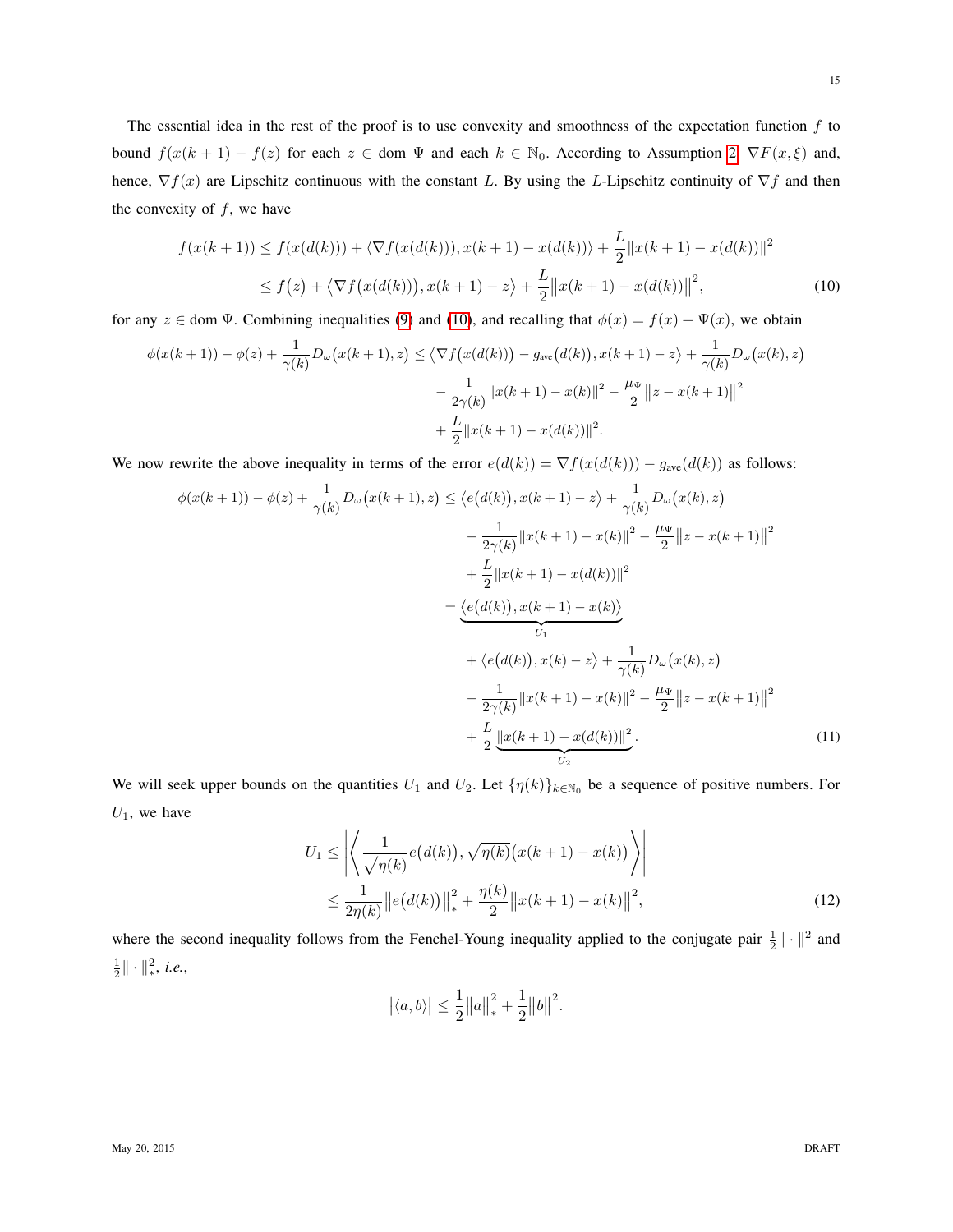We now turn to  $U_2$ . It follows from definition  $\tau(k) = k - d(k)$  that

$$
U_2 = (k - d(k) + 1)^2 \left\| \sum_{j=0}^{k-d(k)} \frac{x(k-j) - x(k-j+1)}{k-d(k)+1} \right\|^2
$$

$$
= (\tau(k) + 1)^2 \left\| \sum_{j=0}^{\tau(k)} \frac{x(k-j) - x(k-j+1)}{\tau(k)+1} \right\|^2.
$$

Then, by the convexity of the norm  $\|\cdot\|$ , we conclude that

$$
U_2 \le (\tau(k) + 1) \sum_{j=0}^{\tau(k)} ||x(k - j) - x(k - j + 1)||^2
$$
  
 
$$
\le (\tau_{\max} + 1) \sum_{j=0}^{\tau_{\max}} ||x(k - j) - x(k - j + 1)||^2,
$$
 (13)

where the last inequality comes from our assumption that  $\tau(k) \leq \tau_{\text{max}}$  for all  $k \in \mathbb{N}_0$ . Substituting inequalities [\(12\)](#page-14-1) and [\(13\)](#page-15-0) into the bound [\(11\)](#page-14-2) and simplifying yield

$$
\phi(x(k+1)) - \phi(z) + \frac{1}{\gamma(k)} D_{\omega}(x(k+1), z) \le \frac{1}{2\eta(k)} ||e(d(k))||_*^2 \n+ \langle e(d(k)), x(k) - z \rangle + \frac{1}{\gamma(k)} D_{\omega}(x(k), z) \n+ \frac{L(\tau_{\text{max}} + 1)}{2} \sum_{j=0}^{\tau_{\text{max}}} ||x(k - j) - x(k - j + 1)||^2 \n- \frac{1}{2} \left( \frac{1}{\gamma(k)} - \eta(k) \right) ||x(k + 1) - x(k)||^2 \n- \frac{\mu_{\Psi}}{2} ||z - x(k + 1)||^2.
$$

Setting  $z = x^*$ , where  $x^* \in X^*$ , completes the proof.

The next result follows from Lemma [1](#page-12-2) by taking summation of the relations in [\(7\)](#page-12-3).

<span id="page-15-1"></span>**Lemma 2:** Let Assumptions [1](#page-4-2)[–4](#page-4-3) hold. Assume also that  $\{\gamma(k)\}_{k\in\mathbb{N}_0}$  is set to

$$
\gamma(k) = \frac{1}{\eta(k) + L(\tau_{\text{max}} + 1)^2}, \quad k \in \mathbb{N}_0,
$$

where  $\eta(k)$  is positive for all k. Then, the iterates  $\{x(k)\}_{k\in\mathbb{N}_0}$  produced by Algorithm [1](#page-7-0) satisfy

$$
\sum_{k=0}^{T-1} (\phi(x(k+1)) - \phi^*) \le \sum_{k=0}^{T-1} \frac{1}{2\eta(k)} ||e(d(k))||_*^2
$$
  
+ 
$$
\sum_{k=0}^{T-1} \langle e(d(k)), x(k) - x^* \rangle + \frac{1}{\gamma(0)} D_{\omega}(x(0), x^*)
$$
  
+ 
$$
\sum_{k=0}^{T-1} \left( \frac{1}{\gamma(k+1)} - \frac{1}{\gamma(k)} \right) D_{\omega}(x(k+1), x^*)
$$
  
- 
$$
\frac{\mu_{\Psi}}{2} \sum_{k=0}^{T-1} ||x(k+1) - x^*||^2,
$$

for all  $T\in\mathbb{N}.$ 

<span id="page-15-0"></span> $\blacksquare$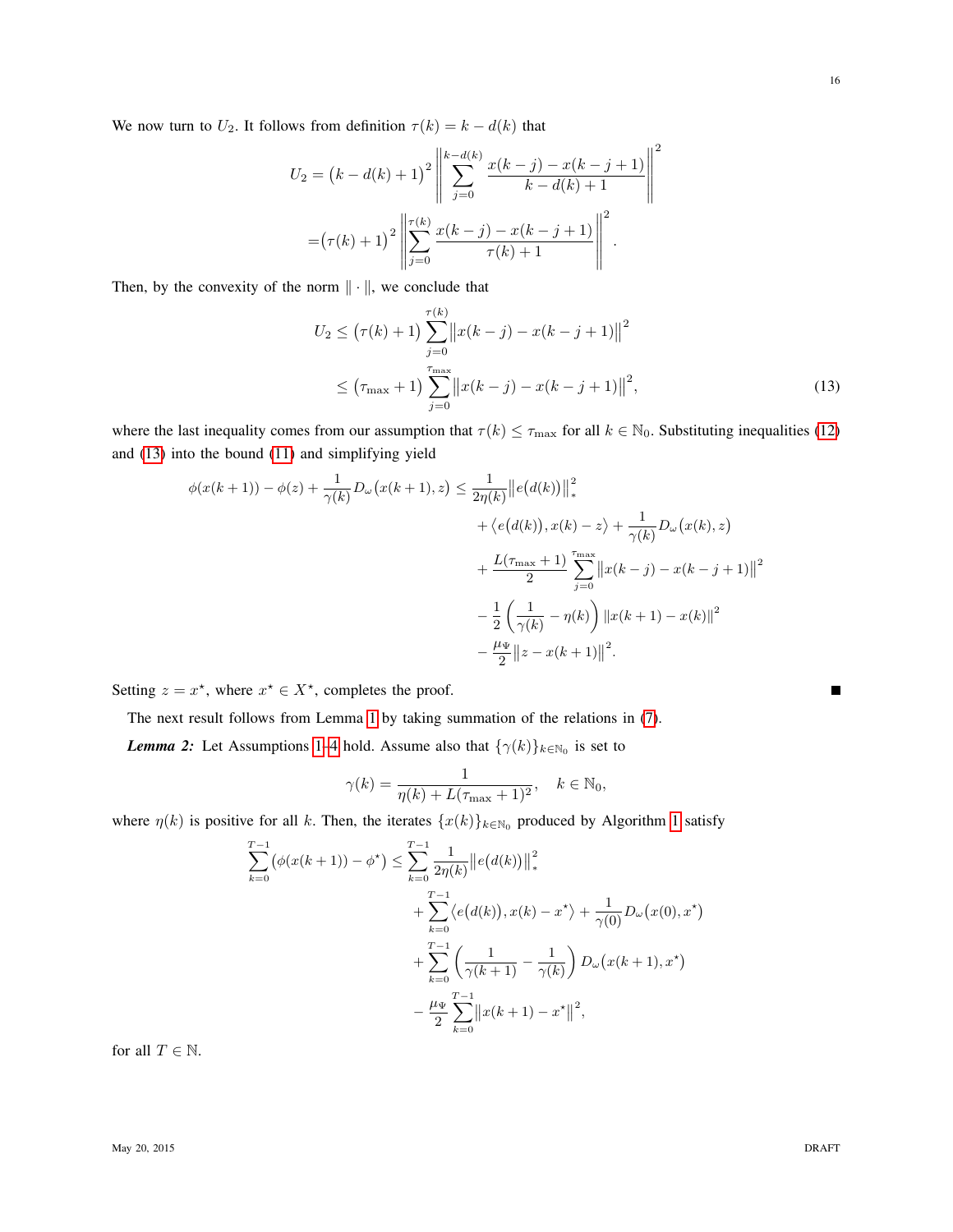*Proof:* Applying Lemma [1](#page-12-2) with

$$
\eta(k) = \frac{1}{\gamma(k)} - L(\tau_{\text{max}} + 1)^2,
$$

adding and subtracting  $\gamma(k+1)^{-1}D_{\omega}(x(k+1),x^*)$  to the left-hand side of [\(7\)](#page-12-3), and re-arranging terms, we obtain

$$
\phi(x(k+1)) - \phi^* + \frac{1}{\gamma(k+1)} D_{\omega} (x(k+1), x^*) \leq \frac{1}{2\eta(k)} ||e(d(k))||_*^2 \n+ \langle e(d(k)), x(k) - x^* \rangle + \frac{1}{\gamma(k)} D_{\omega} (x(k), x^*) \n+ \left(\frac{1}{\gamma(k+1)} - \frac{1}{\gamma(k)}\right) D_{\omega} (x(k+1), x^*) \n+ \frac{L(\tau_{\text{max}} + 1)}{2} \sum_{j=0}^{\text{max}} ||x(k-j) - x(k-j+1)||^2 \n- \frac{L(\tau_{\text{max}} + 1)^2}{2} ||x(k+1) - x(k)||^2 \n- \frac{\mu_{\Psi}}{2} ||x(k+1) - x^*||^2.
$$

Summing the preceding inequality over  $k = 0, ..., T - 1, T \in \mathbb{N}$ , yields

<span id="page-16-0"></span>
$$
\sum_{k=0}^{T-1} (\phi(x(k+1)) - \phi^*) + \frac{1}{\gamma(T)} D_{\omega}(x(T), x^*) \leq \sum_{k=0}^{T-1} \frac{1}{2\eta(k)} ||e(d(k))||_*^2 \n+ \sum_{k=0}^{T-1} \left\langle e(d(k)), x(k) - x^* \right\rangle + \frac{1}{\gamma(0)} D_{\omega}(x(0), x^*) \n+ \frac{T}{\sum_{k=0}^{T-1} \left( \frac{1}{\gamma(k+1)} - \frac{1}{\gamma(k)} \right) D_{\omega}(x(k+1), x^*) \n+ \frac{L(\tau_{\text{max}} + 1)}{2} \sum_{k=0}^{T-1} \sum_{j=0}^{\text{max}} ||x(k-j) - x(k-j+1)||^2 \n- \frac{L(\tau_{\text{max}} + 1)^2}{2} \sum_{k=0}^{T-1} ||x(k+1) - x^*||^2 \n- \frac{\mu \Psi}{2} \sum_{k=0}^{T-1} ||x(k+1) - x^*||^2 \n\leq \sum_{k=0}^{T-1} \frac{1}{2\eta(k)} ||e(d(k))||_*^2 \n+ \sum_{k=0}^{T-1} \left\langle e(d(k)), x(k) - x^* \right\rangle + \frac{1}{\gamma(0)} D_{\omega}(x(0), x^*) \n+ \sum_{k=0}^{T-1} \left( \frac{1}{\gamma(k+1)} - \frac{1}{\gamma(k)} \right) D_{\omega}(x(k+1), x^*) \n- \frac{\mu \Psi}{2} \sum_{k=0}^{T-1} ||x(k+1) - x^*||^2,
$$
\n(14)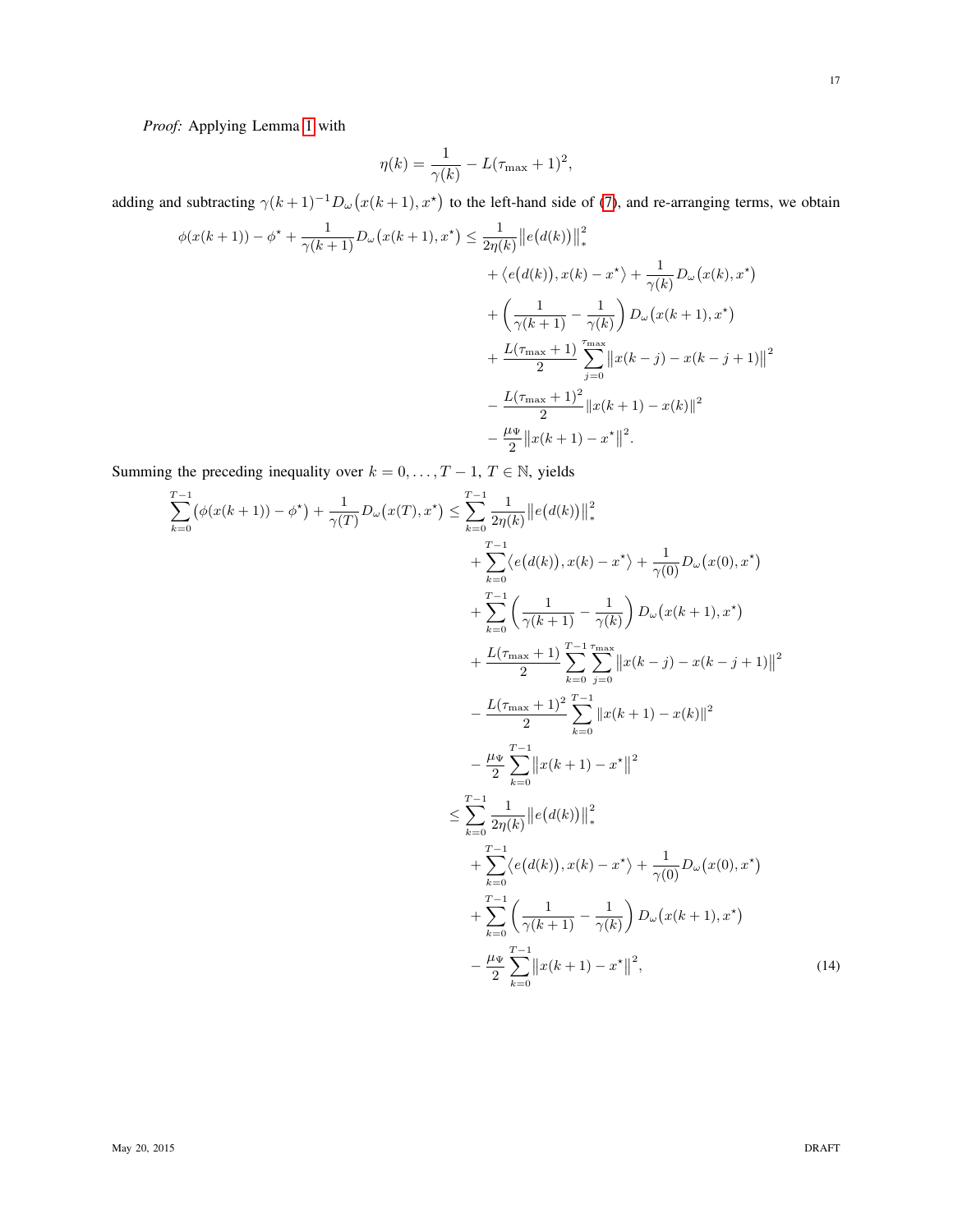where the second inequality used the facts

$$
\sum_{k=0}^{T-1} \sum_{j=0}^{\tau_{\text{max}}} ||x(k-j) - x(k-j+1)||^2 = \sum_{j=0}^{\tau_{\text{max}}} \sum_{k=-j}^{T-j-1} ||x(k) - x(k+1)||^2
$$
  
= 
$$
\sum_{j=0}^{\tau_{\text{max}}} \sum_{k=0}^{T-j-1} ||x(k) - x(k+1)||^2
$$
  

$$
\leq \sum_{j=0}^{\tau_{\text{max}}} \sum_{k=0}^{T-1} ||x(k) - x(k+1)||^2
$$
  

$$
\leq (\tau_{\text{max}} + 1) \sum_{k=0}^{T-1} ||x(k) - x(k+1)||^2,
$$

and  $x(k) = x(0)$  for all  $k \le 0$ . Dropping the second term on the left-hand side of [\(14\)](#page-16-0) concludes the proof. П

<span id="page-17-1"></span>*Lemma 3:* Let  $\|\cdot\|$  be a norm over  $\mathbb{R}^n$  and let  $\|\cdot\|_*$  be its dual norm. Let  $\omega$  be a 1-strongly convex function with respect to  $\|\cdot\|$  over  $\mathbb{R}^n$ . If  $y_1,\ldots,y_b \in \mathbb{R}^n$  are mean zero random variables drawn i.i.d. from a distribution P, then

$$
\mathbb{E}\left[\left\|\frac{1}{b}\sum_{i=1}^b y_i\right\|_{*}^2\right] \leq \frac{c}{b^2}\sum_{i=1}^b \mathbb{E}\left[\left\|y_i\right\|_{*}^2\right],
$$

where  $c \in [1, b]$  is given by

$$
c = \begin{cases} 1, & \text{if } \|\cdot\|_* = \|\cdot\|_2, \\ 2\max_{\|x\|=1} \omega(x), & \text{otherwise.} \end{cases}
$$

*Proof:* The result follows from [\[44,](#page-22-11) Lemma B.2] and convexity of the norm  $\|\cdot\|_*$ . For further details, see [\[32,](#page-22-1) §4.1].

## <span id="page-17-0"></span>*A. Proof of Theorem [1](#page-7-1)*

Assume that the step-size  $\{\gamma(k)\}_{k\in\mathbb{N}_0}$  is set to

<span id="page-17-2"></span>
$$
\gamma(k) = \gamma = \frac{1}{\eta + L(\tau_{\text{max}} + 1)^2},
$$

for some  $\eta > 0$ . It is clear that  $\gamma$  satisfies [\(4\)](#page-7-2). Applying Lemma [2](#page-15-1) with  $\mu_{\Psi} = 0$ ,  $\gamma(k) = \gamma$  and  $\eta(k) = \eta$ , we obtain

$$
\sum_{k=0}^{T-1} \left( \phi(x(k+1)) - \phi^{\star} \right) \le \sum_{k=0}^{T-1} \frac{1}{2\eta} \left\| e(d(k)) \right\|_{*}^{2} + \sum_{k=0}^{T-1} \left\langle e(d(k)), x(k) - x^{\star} \right\rangle + \frac{D_{\omega}(x(0), x^{\star})}{\gamma}, \tag{15}
$$

for all  $T \in \mathbb{N}$ . Each  $x(k)$ ,  $k \in \mathbb{N}$ , is a deterministic function of the history  $\xi_{[k-1]} := \{\xi_i(t) \mid i = 1, \ldots, b, t =$  $0, \ldots, k-1\}$  but not of  $\xi_i(k)$ . Since  $\nabla f(x) = \mathbb{E}_{\xi}[\nabla_x F(x, \xi)]$ , it follows that

$$
\mathbb{E}_{|\xi_{[k-1]}}\left[\langle e(d(k)), x(k) - x^{\star} \rangle\right] = 0.
$$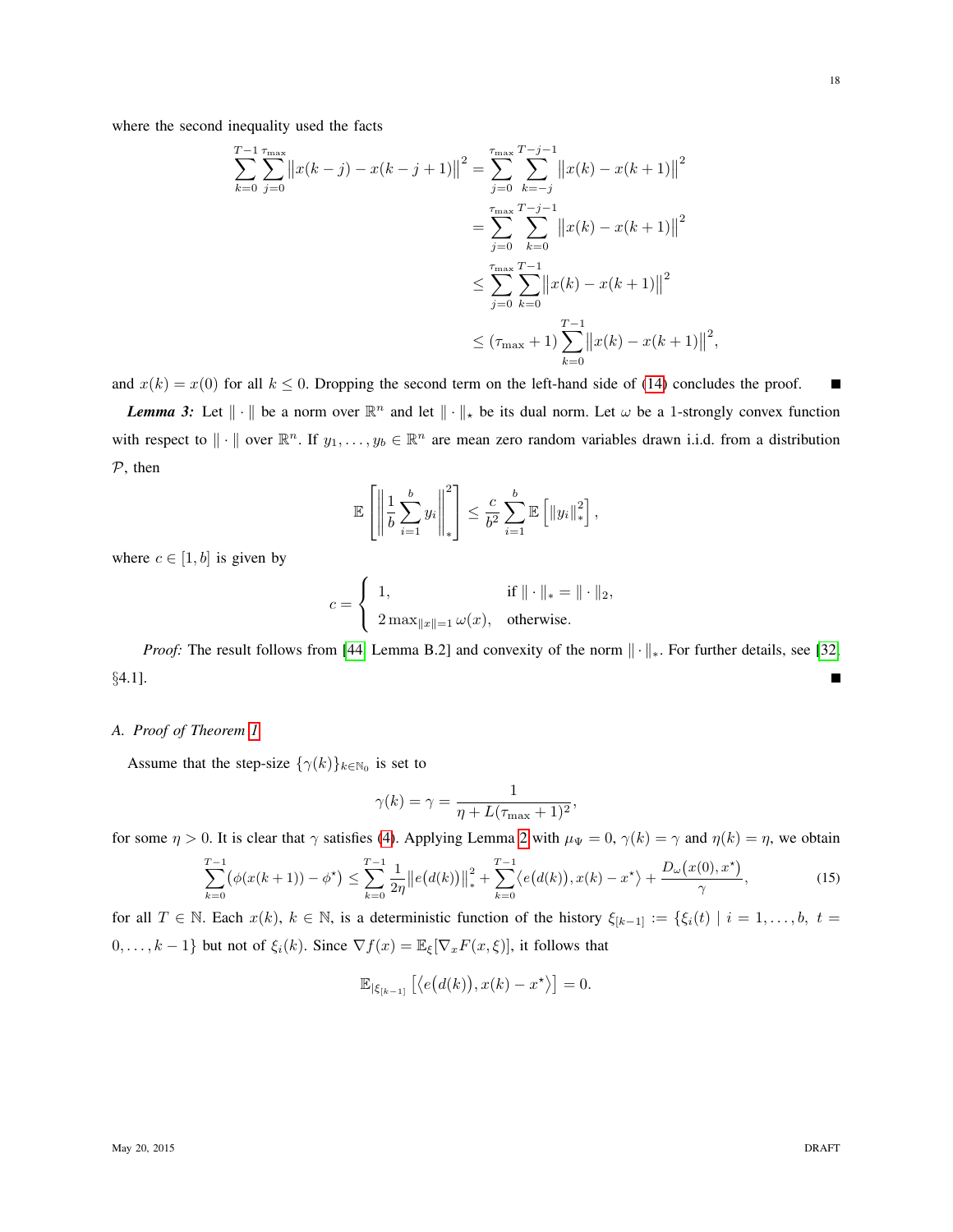Moreover, as  $\xi_i$  and  $\xi_j$  are independent whenever  $i \neq j$ , it follows from Lemma [3](#page-17-1) that

$$
\mathbb{E}\big[\|e\big(d(k)\big)\|_{*}^{2}\big] = \mathbb{E}\left[\left\|\frac{1}{b}\sum_{i=1}^{b}\big(\nabla f(x(d(k))) - \nabla_{x}F(x(d(k)),\xi_{i})\big)\right\|_{*}^{2}\right]
$$
  

$$
\leq \frac{c}{b^{2}}\sum_{i=1}^{b}\mathbb{E}\big[\|\nabla f(x(d(k))) - \nabla_{x}F(x(d(k)),\xi_{i})\|_{*}^{2}\big]
$$
  

$$
\leq \frac{c\sigma^{2}}{b},
$$

where the last inequality follows from Assumption [3.](#page-4-4) Taking expectation on both sides of [\(15\)](#page-17-2) and using the above observations yield

$$
\sum_{k=1}^T \left( \mathbb{E}[\phi(x(k))] - \phi^{\star} \right) \le \frac{c\sigma^2}{2\eta b} T + \frac{D_{\omega}(x(0), x^{\star})}{\gamma}.
$$

By the convexity of  $\phi$ , we have

$$
\phi(x_{\text{ave}}(T)) = \phi\left(\frac{1}{T}\sum_{k=1}^T x(k)\right) \leq \frac{1}{T}\sum_{k=1}^T \phi\big(x(k)\big),
$$

which implies that

$$
\mathbb{E}[\phi(x_{\text{ave}}(T))] - \phi^* \leq \frac{c\sigma^2}{2\eta b} + \frac{D_\omega(x(0), x^*)}{\gamma T}.
$$

Substituting  $\eta = \gamma^{-1} - L(\tau_{\text{max}} + 1)^2$  into the above inequality proves the theorem.

# <span id="page-18-0"></span>*B. Proof of Theorem [2](#page-9-0)*

Assume that the step-size  $\{\gamma(k)\}_{k\in\mathbb{N}_0}$  is chosen such that  $\gamma(k)^{-1} = L(\tau_{\max} + 1)^2 + \alpha(k)$  where

$$
\alpha(k) = \frac{\sigma \sqrt{c\sqrt{k+1}}}{R\sqrt{b}}.
$$

Since  $\gamma(k)$  is a non-increasing sequence, and  $D_{\omega}(x, y) \leq R^2$  for all  $x, y \in \text{dom }\Psi$ , we have

$$
\sum_{k=0}^{T-1} \left( \frac{1}{\gamma(k+1)} - \frac{1}{\gamma(k)} \right) D_{\omega} (x(k+1), x^*) \le \left( \frac{1}{\gamma(T)} - \frac{1}{\gamma(0)} \right) R^2.
$$

Applying Lemma [2](#page-15-1) with  $\mu_{\Psi} = 0$  and  $\eta(k) = \alpha(k)$ , taking expecation, and using Lemma [3](#page-17-1) completely identically to the proof of Theorem [1,](#page-7-1) we then obtain

<span id="page-18-1"></span>
$$
\sum_{k=1}^{T} \left( \mathbb{E}[\phi(x(k))] - \phi^{\star} \right) \le \frac{R^2}{\gamma(T)} + \frac{c\sigma^2}{2b} \sum_{k=0}^{T-1} \frac{1}{\alpha(k)}.
$$
 (16)

Viewing the sum as an lower-estimate of the integral of the function  $y(t) = 1/\sqrt{t+1}$ , one can verify that

$$
\sum_{k=0}^{T-1} \frac{1}{\alpha(k)} = \sum_{k=0}^{T-1} \frac{1}{\widetilde{\alpha}\sqrt{k+1}} \le \frac{1}{\widetilde{\alpha}} \left( 1 + \int_0^{T-1} \frac{dt}{\sqrt{t+1}} \right)
$$

$$
\le \frac{2\sqrt{T}}{\widetilde{\alpha}},
$$

where  $\tilde{\alpha} = (\sigma \sqrt{c})/(R)$ √  $b$ ). Substituting this inequality into the bound [\(16\)](#page-18-1), we obtain the claimed guaranteed bound.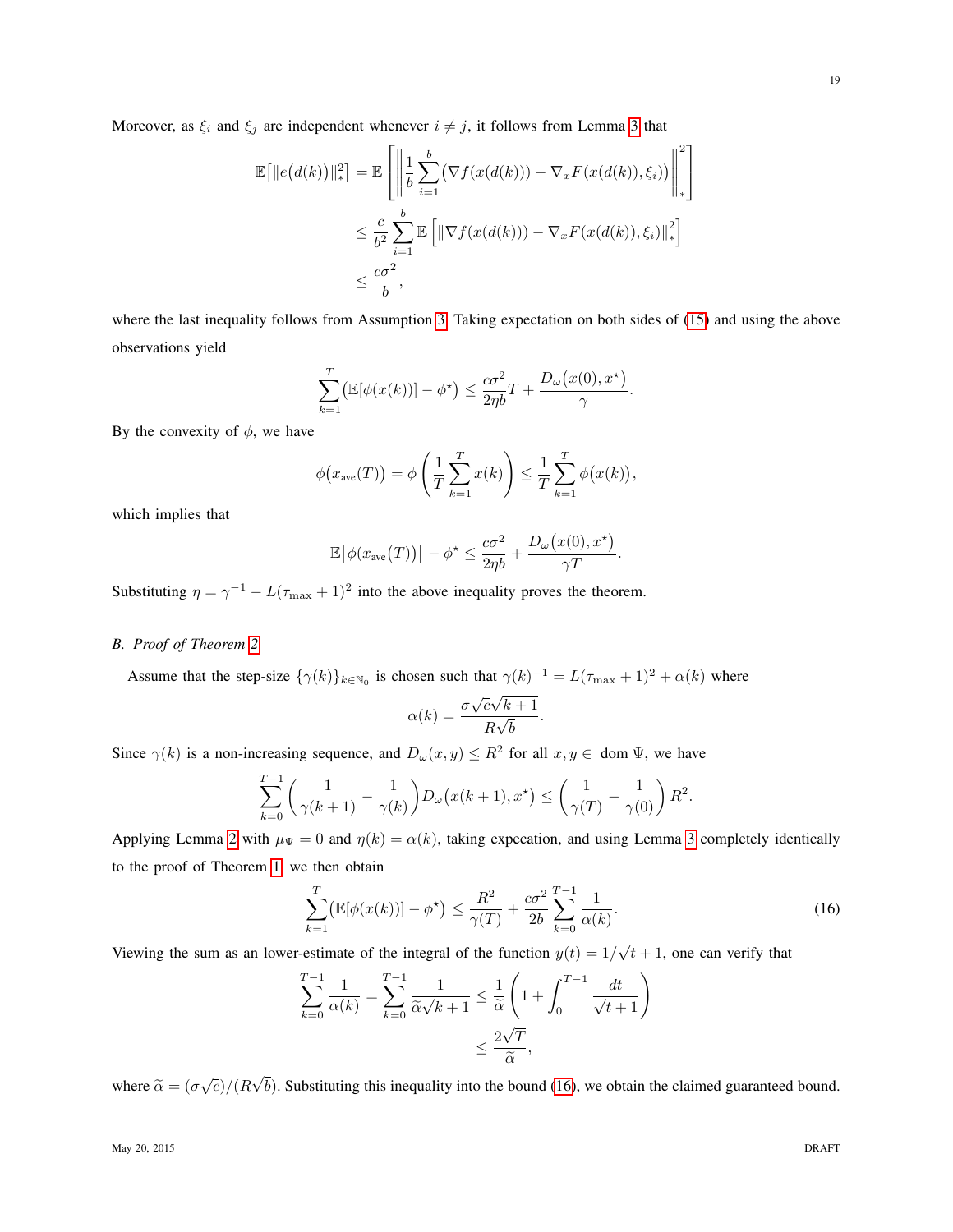# <span id="page-19-0"></span>*C. Proof of Theorem [3](#page-10-1)*

Assume that the step-size  $\{\gamma(k)\}_{k\in\mathbb{N}_0}$  in Algorithm [1](#page-7-0) is set to  $\gamma(k)^{-1} = 2L(\tau_{\max} + 1)^2 + \beta(k)$ , with

$$
\beta(k) = \frac{\mu_{\Psi}}{3Q} (k + \tau_{\text{max}} + 1)
$$

We first describe some important properties of  $\gamma(k)$  relevant to our proof. Clearly,  $\gamma(k)$  is non-increasing, *i.e.*,

$$
\frac{1}{\gamma(k)} \le \frac{1}{\gamma(k+1)},\tag{17}
$$

for all  $k \in \mathbb{N}_0$ . Since  $\gamma(0)^{-1} \leq \gamma(k)^{-1}$ , we have

$$
2L(\tau_{\max} + 1)^2 + \frac{\mu_{\Psi}\tau_{\max}}{3Q} \le \frac{1}{\gamma(k)}.\tag{18}
$$

<span id="page-19-4"></span><span id="page-19-2"></span><span id="page-19-1"></span>.

Moreover, one can easily verify that

$$
\frac{1}{\gamma(k+1)^2} - \frac{1}{\gamma(k)^2} = \frac{\mu_{\Psi}}{Q} \left( \frac{4L}{3} (\tau_{\text{max}} + 1)^2 + \frac{\mu_{\Psi}}{3Q} \left( \frac{2}{3} (k + \tau_{\text{max}}) + 1 \right) \right)
$$
  

$$
\leq \frac{\mu_{\Psi}}{Q} \left( 2L (\tau_{\text{max}} + 1)^2 + \frac{\mu_{\Psi}}{3Q} (k + \tau_{\text{max}} + 1) \right)
$$
  

$$
= \frac{\mu_{\Psi}}{Q} \frac{1}{\gamma(k)},
$$

which implies that

$$
\frac{1}{\gamma(k+1)^2} \le \frac{1}{\gamma(k)} \left( \frac{1}{\gamma(k)} + \frac{\mu \Psi}{Q} \right),\tag{19}
$$

for all  $k \in \mathbb{N}_0$ . Finally, by the definition of  $\gamma(k)$ , we have

$$
\frac{\gamma(k)}{\gamma(k+\tau_{\max})} = 1 + \frac{\frac{\mu_{\Psi}}{3Q}\tau_{\max}}{2L(\tau_{\max}+1)^2 + \frac{\mu_{\Psi}}{3Q}(k+\tau_{\max}+1)}
$$

$$
\leq 1 + \frac{\mu_{\Psi}\tau_{\max}}{6LQ(\tau_{\max}+1)^2},
$$

and hence,

$$
\frac{1}{\gamma(k+\tau_{\text{max}})} \le \left(1 + \frac{\mu_{\Psi}\tau_{\text{max}}}{6LQ(\tau_{\text{max}}+1)^2}\right) \frac{1}{\gamma(k)}.\tag{20}
$$

We are now ready to prove Theorem [3.](#page-10-1) Applying Lemma [1](#page-12-2) with

<span id="page-19-3"></span>
$$
\eta(k) = \frac{1}{2\gamma(k)}, \quad k \in \mathbb{N}_0,
$$

and using the fact

$$
D_{\omega}(x(k+1), x^*) \le \frac{Q}{2} ||x(k+1) - x^*||^2,
$$

by Assumption [5,](#page-10-0) we obtain

$$
\phi(x(k+1)) - \phi^* + \left(\frac{1}{\gamma(k)} + \frac{\mu_{\Psi}}{Q}\right) D_{\omega}\left(x(k+1), x^*\right) \leq \gamma(k) \|e(d(k))\|_*^2
$$
  
+  $\langle e(d(k)), x(k) - x^* \rangle + \frac{1}{\gamma(k)} D_{\omega}\left(x(k), x^*\right)$   
+  $\frac{L(\tau_{\max} + 1)}{2} \sum_{j=0}^{\tau_{\max}} \|x(k-j) - x(k-j+1)\|^2$   
-  $\frac{1}{4\gamma(k)} \|x(k+1) - x(k)\|^2$ .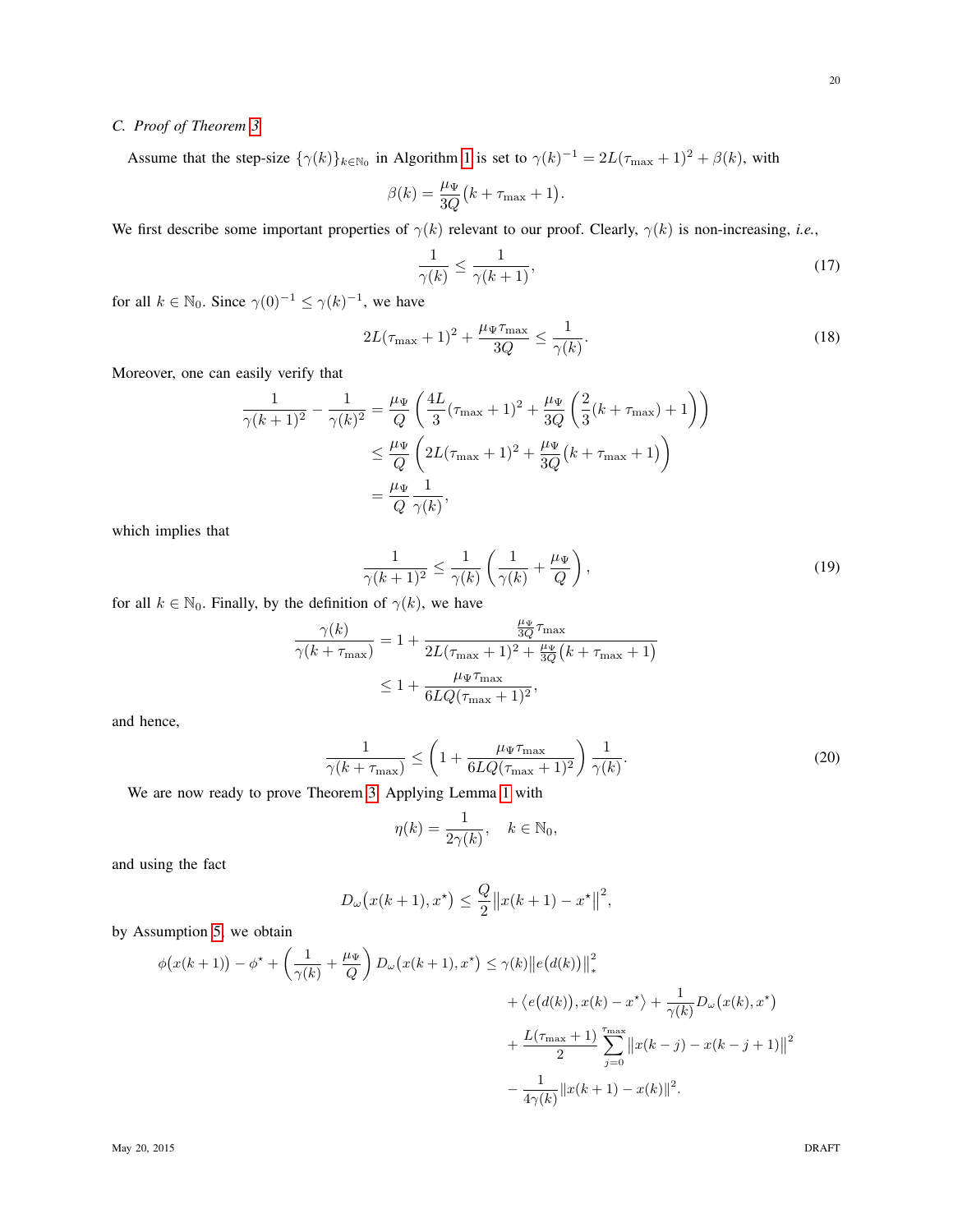Multiplying both sides of this relation by  $1/\gamma(k)$ , and then using [\(19\)](#page-19-1), we have

$$
\frac{1}{\gamma(k)}(\phi(x(k+1)) - \phi^*) + \frac{1}{\gamma(k+1)^2}D_{\omega}(x(k+1), x^*) \le ||e(d(k))||_*^2 + \frac{1}{\gamma(k)}\langle e(d(k)), x(k) - x^* \rangle + \frac{1}{\gamma(k)^2}D_{\omega}(x(k), x^*) + \frac{L(\tau_{\text{max}} + 1)}{2\gamma(k)} \sum_{j=0}^{\tau_{\text{max}}} ||x(k-j) - x(k-j+1)||^2 - \frac{1}{4\gamma(k)^2} ||x(k+1) - x(k)||^2.
$$

Summing the above inequality from  $k = 0$  to  $k = T - 1$ ,  $T \in \mathbb{N}$ , and dropping the first term on the left-hand side yield

<span id="page-20-0"></span>
$$
\frac{1}{\gamma(T)^2} D_{\omega}(x(T), x^*) \leq \sum_{k=0}^{T-1} \|e(d(k))\|_{*}^{2} \n+ \sum_{k=0}^{T-1} \frac{1}{\gamma(k)} \langle e(d(k)), x(k) - x^* \rangle + \frac{1}{\gamma(0)^2} D_{\omega}(x(0), x^*) \n+ \frac{L(\tau_{\text{max}} + 1)}{2} \sum_{k=0}^{T-1} \sum_{j=0}^{\tau_{\text{max}}} \frac{1}{\gamma(k)} \|x(k - j) - x(k - j + 1)\|^{2} \n- \frac{1}{4} \sum_{k=0}^{T-1} \frac{1}{\gamma(k)^2} \|x(k + 1) - x(k)\|^{2}.
$$
\n(21)

What remains is to bound the third term on the right-hand side of [\(21\)](#page-20-0). It follows from [\(17\)](#page-19-2)–[\(20\)](#page-19-3) that

$$
\frac{L(\tau_{\max}+1)}{2} \sum_{k=0}^{T-1} \sum_{j=0}^{\tau_{\max}} \frac{1}{\gamma(k)} \|x(k-j) - x(k-j+1)\|^2 = \frac{L(\tau_{\max}+1)}{2} \sum_{j=0}^{\tau_{\max}} \sum_{k=0}^{T-j-1} \frac{1}{\gamma(k+j)} \|x(k) - x(k+1)\|^2
$$
  

$$
\leq \frac{L(\tau_{\max}+1)}{2} \sum_{j=0}^{\tau_{\max}} \sum_{k=0}^{T-1} \frac{1}{\gamma(k+j)} \|x(k) - x(k+1)\|^2
$$
  

$$
\leq \frac{L(\tau_{\max}+1)}{2} \sum_{j=0}^{\tau_{\max}} \sum_{k=0}^{T-1} \frac{1}{\gamma(k+\tau_{\max})} \|x(k) - x(k+1)\|^2
$$
  

$$
= \frac{L(\tau_{\max}+1)^2}{2} \sum_{k=0}^{T-1} \frac{1}{\gamma(k+\tau_{\max})} \|x(k) - x(k+1)\|^2
$$
  

$$
\leq \frac{2L(\tau_{\max}+1)^2 + \frac{\mu_{\Psi}\tau_{\max}}{3Q}}{4} \sum_{k=0}^{T-1} \frac{1}{\gamma(k)} \|x(k) - x(k+1)\|^2
$$
  

$$
\leq \frac{1}{4} \sum_{k=0}^{T-1} \frac{1}{\gamma(k)^2} \|x(k) - x(k+1)\|^2.
$$

Substituting the above inequality into [\(21\)](#page-20-0), and then taking expectation on both sides (similarly to the proof of Theorems [1](#page-7-1) and [2\)](#page-9-0), we have

$$
\frac{1}{\gamma(T)^2} \mathbb{E}\left[D_\omega\big(x(T), x^\star\big)\right] \le \frac{c\sigma^2 T}{b} + \frac{1}{\gamma(0)^2} D_\omega\big(x(0), x^\star\big). \tag{22}
$$

According to Remark [1,](#page-3-2)

<span id="page-20-1"></span>
$$
\frac{1}{2}||x(T) - x^*||^2 \le D_\omega(x(T), x^*).
$$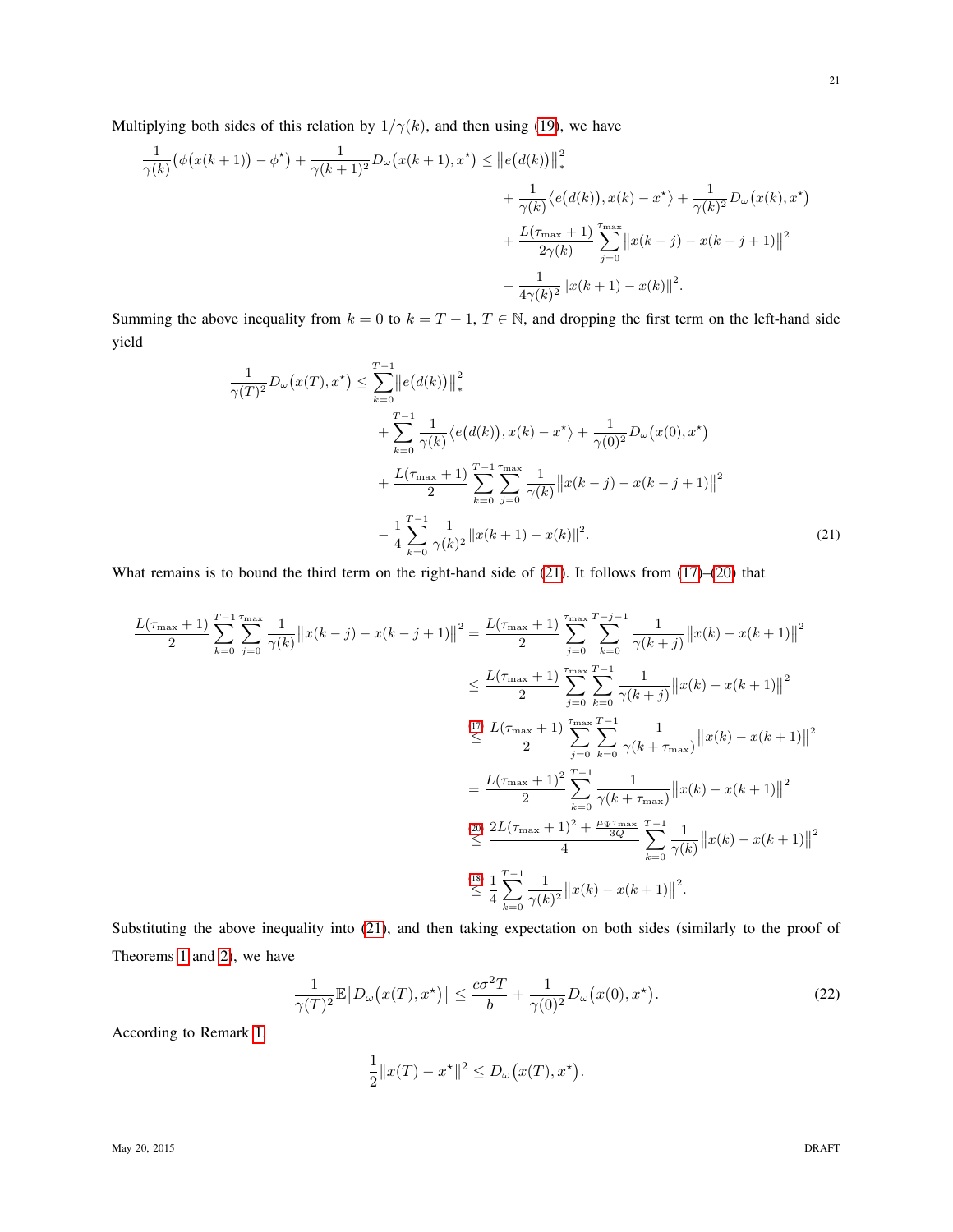Moreover, by the definition of  $\gamma(k)$ ,

$$
\frac{\mu_{\Psi}(T+1)}{3Q} \le \beta(T) \le \frac{1}{\gamma(T)}
$$

.

Combing these inequalities with the bound [\(22\)](#page-20-1), we conclude

$$
\mathbb{E}\big[\|x(T)-x^\star\|^2\big] \le \frac{18c\sigma^2Q^2}{b\mu_\Psi^2(T+1)} + \frac{2\left(\frac{6LQ}{\mu_\Psi}+1\right)^2(\tau_{\max}+1)^4}{(T+1)^2}D_\omega\big(x(0),x^\star\big).
$$

The proof is complete.

## **REFERENCES**

- <span id="page-21-0"></span>[1] K. P. Bennett and O. L. Mangasarian, "Robust linear programming discrimination of two linearly inseparable sets," *Optimization Methods and Software*, vol. 1, no. 1, pp. 23–34, 1992.
- <span id="page-21-8"></span>[2] R. Tibshirani, "Regression shrinkage and selection via the Lasso," *Journal of the Royal Statistical Society: Series B (Methodological)*, pp. 267–288, 1996.
- [3] H. Zou and T. Hastie, "Regularization and variable selection via the elastic net," *Journal of the Royal Statistical Society: Series B (Statistical Methodology)*, vol. 67, no. 2, pp. 301–320, 2005.
- <span id="page-21-9"></span>[4] T. Hastie, R. Tibshirani, and J. Friedman, *The elements of statistical learning*. Springer, 2009.
- <span id="page-21-1"></span>[5] S. Shalev-Shwartz and A. Tewari, "Stochastic methods for  $l_1$ -regularized loss minimization," *Journal of Machine Learning Research*, vol. 12, pp. 1865–1892, 2011.
- <span id="page-21-2"></span>[6] H. Robbins and S. Monro, "A stochastic approximation method," *Annals of Mathematical Statistics*, pp. 400–407, 1951.
- <span id="page-21-3"></span>[7] A. Nemirovski, A. Juditsky, G. Lan, and A. Shapiro, "Robust stochastic approximation approach to stochastic programming," *SIAM Journal on Optimization*, vol. 19, no. 4, pp. 1574–1609, 2009.
- <span id="page-21-5"></span>[8] G. Lan, "An optimal method for stochastic composite optimization," *Mathematical Programming*, vol. 133, pp. 365–397, 2012.
- <span id="page-21-6"></span>[9] L. Xiao, "Dual averaging method for regularized stochastic learning and online optimization," *Advances in Neural Information Processing Systems*, pp. 2116–2124, 2009.
- [10] C. Hu, W. Pan, and J. T. Kwok, "Accelerated gradient methods for stochastic optimization and online learning," *Advances in Neural Information Processing Systems*, pp. 781–789, 2009.
- [11] S. Ghadimi and G. Lan, "Optimal stochastic approximation algorithms for strongly convex stochastic composite optimization I: A generic algorithmic framework," *SIAM Journal on Optimization*, vol. 22, no. 4, pp. 1469–1492, 2012.
- <span id="page-21-10"></span>[12] A. Nedić and S. Lee, "On stochastic subgradient mirror-descent algorithm with weighted averaging," SIAM Journal on Optimization, vol. 24, no. 1, pp. 84–107, 2014.
- <span id="page-21-4"></span>[13] D. Needell, R. Ward, and N. Srebro, "Stochastic gradient descent, weighted sampling, and the randomized Kaczmarz algorithm," *Advances in Neural Information Processing Systems*, pp. 1017–1025, 2014.
- <span id="page-21-7"></span>[14] J. N. Tsitsiklis, D. P. Bertsekas, and M. Athans, "Distributed asynchronous deterministic and stochastic gradient optimization algorithms," *IEEE Transactions on Automatic Control*, vol. 31, no. 9, pp. 803–812, 1986.
- [15] A. Nedić, D. P. Bertsekas, and V. S. Borkar, "Distributed asynchronous incremental subgradient methods," Studies in Computational *Mathematics*, vol. 8, pp. 381–407, 2001.
- [16] M. Zinkevich, J. Langford, and A. J. Smola, "Slow learners are fast," *Advances in Neural Information Processing Systems*, pp. 2331–2339, 2009.
- [17] M. Zinkevich, M. Weimer, L. Li, and A. J. Smola, "Parallelized stochastic gradient descent," *Advances in Neural Information Processing Systems*, pp. 2595–2603, 2010.
- [18] I. Lobel and A. Ozdaglar, "Distributed subgradient methods for convex optimization over random networks," *IEEE Transactions on Automatic Control*, vol. 56, no. 6, pp. 1291–1306, 2011.
- [19] K. Tsianos, S. Lawlor, and M. G. Rabbat, "Communication/computation tradeoffs in consensus-based distributed optimization," *Advances in Neural Information Processing Systems*, pp. 1943–1951, 2012.